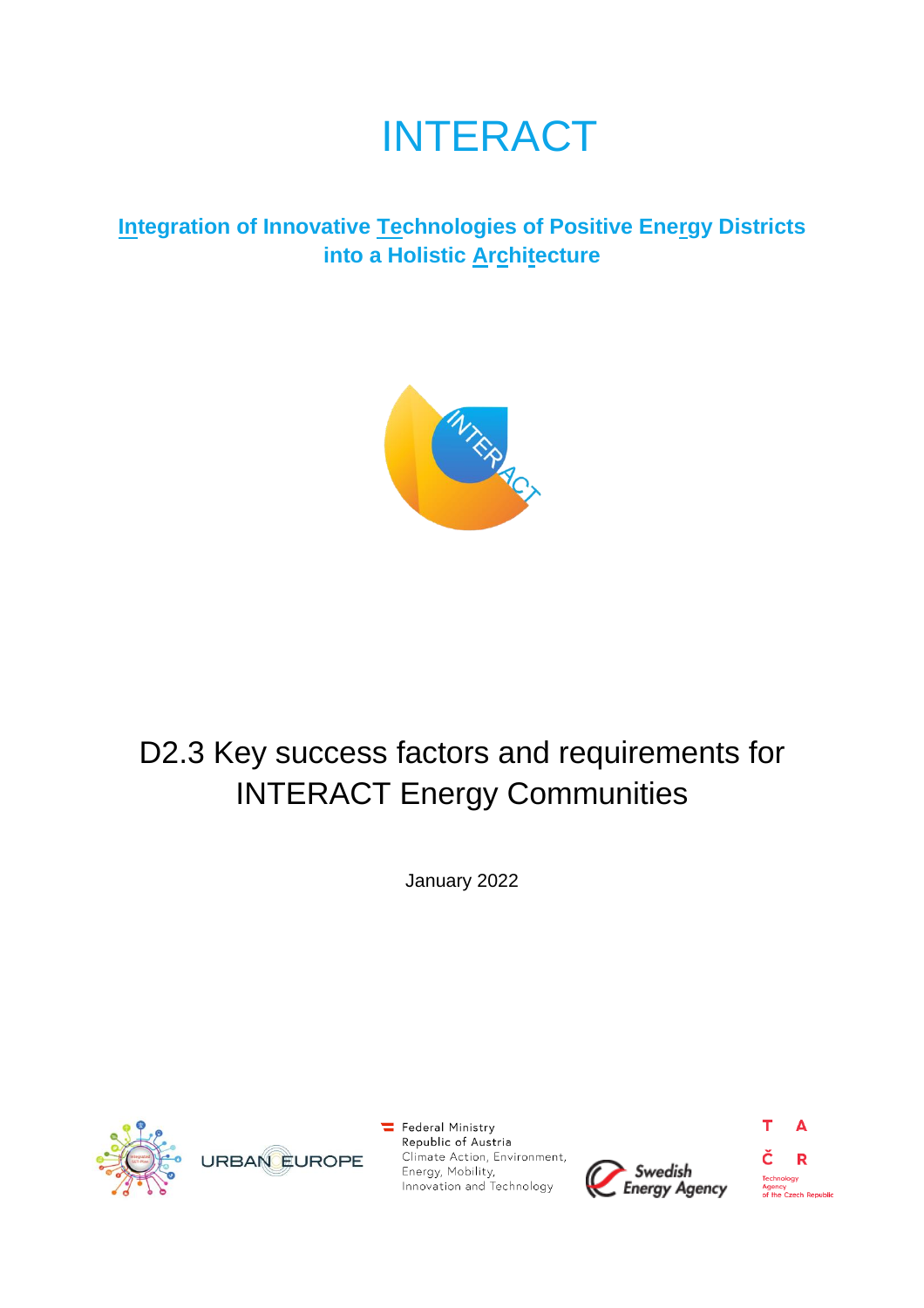

# Leader: LEEF Technologies s.r.o.

# Dissemination Level

| -PU | <b>Public</b>                                    |  |
|-----|--------------------------------------------------|--|
|     | Confidential, only for members of the consortium |  |

# **History**

| Version        | Description                                                       | Lead author         | Date       |
|----------------|-------------------------------------------------------------------|---------------------|------------|
| V <sub>0</sub> | Initial draft of ToC                                              | LEEF                | 22.10.2021 |
| V1             | Methodology, Definitions of Success and<br><b>Success Factors</b> | LEEF & UASTW        | 5.11.2021  |
| V <sub>2</sub> | Project Success and Add-ons                                       | SON                 | 12.11.2021 |
| V <sub>3</sub> | Added input from Großschönau and Fyllinge                         | <b>UASTW</b>        | 4.12.2021  |
| V4             | Added Long-list of Success Factors                                | <b>LEEF</b>         | 27.12.2021 |
| V <sub>5</sub> | Commented List, Requirements and add-ons                          | LEEF                | 5.1.2022   |
| V6             | Review and additions                                              | UASTW & SON         | 14.1.2022  |
| V7             | Added Executive Summary & Conclusions                             | LEEF & SON          | 19.1.2022  |
| V8             | <b>Final Review</b>                                               | <b>All Partners</b> | 24.1.2022  |

# Disclaimer

This project has received funding in the framework of the PED Programme, which is implemented by the Joint Programming Initiative Urban Europe and SET Plan Action 3.2. The project is supported by the Austrian Ministry of Climate Action, Environment, Energy, Mobility, Innovation, and Technology (BMK), Technology Agency of the Czech Republic (TAČR) and Viable cities, a research program funded by the Swedish Energy Agency, Formas and Vinnova, Sweden.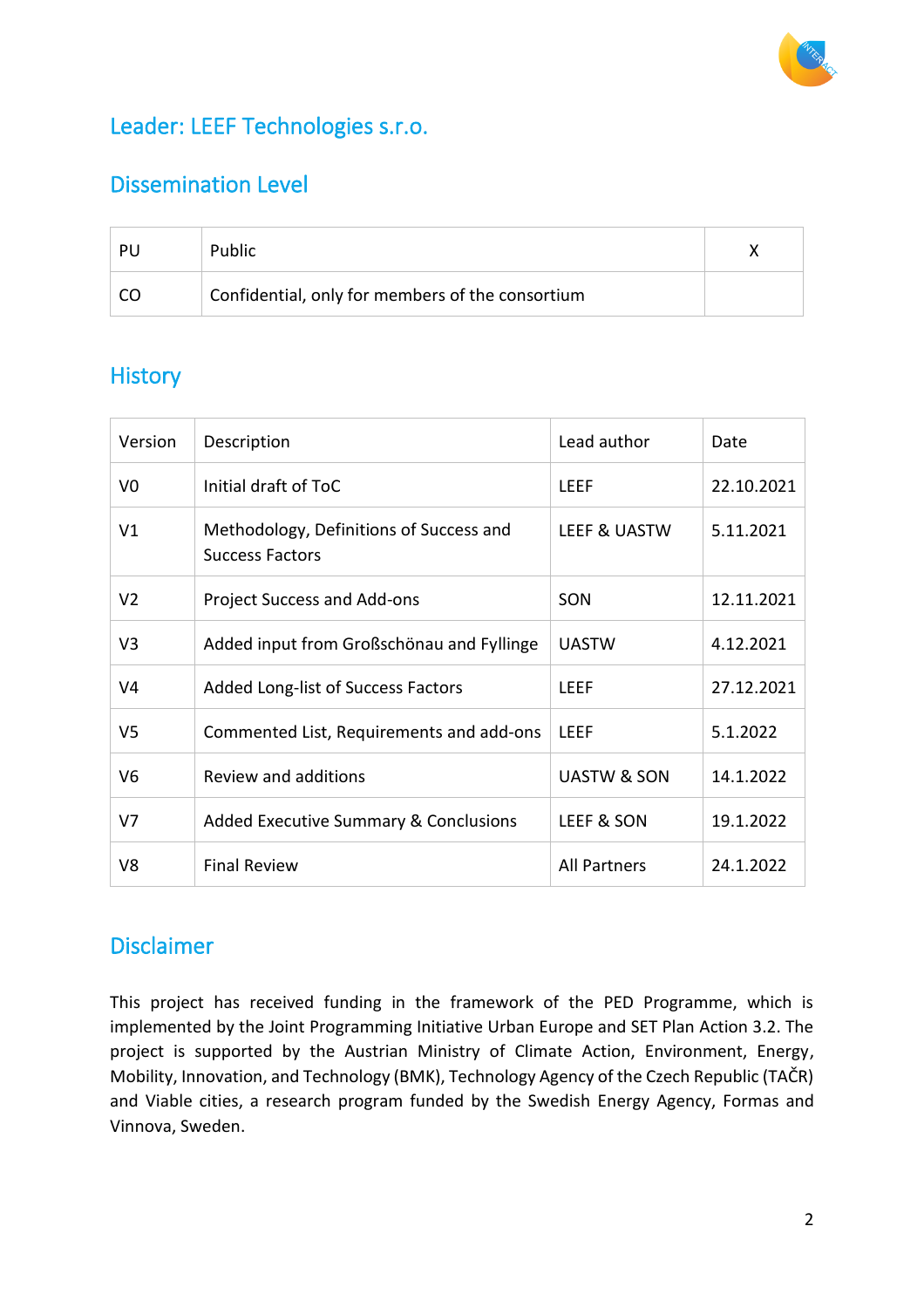

# <span id="page-2-0"></span>Executive Summary

This deliverable D2.3 "Key success factors and requirements for INTERACT Energy Communities" is the third and last one of WP2 – Assessing and Evaluation of existing successful PED-approaches. It draws on the information gained through the work done not only in this work package but in general during the first year of the project INTERACT to list and describe in a structured way key success factors for the establishment as well as viable operation of INTERACT Energy Communities.

While we focus in Chapter 1 on the purpose and structure of the document, we also describe the methodology chosen for the selection and analysis of the key success factors and requirements, which contains an analysis of the state-of-the-art in energy community meta evaluations, insights from stakeholder interviews and insights from the building of our competence map based on evaluating successful PED approaches in Austria, the Czech Republic and Sweden.

Chapter 2 is dedicated to the definitions and theoretical framework of the deliverable on hand. We define for the purpose of our research project "success", "project success" and "success factors", give a diagram of the different aspects of project success for energy communities, and focus on the specific definition of INTERACT Energy Communities and the definition of its success.

Within Chapter 3 we summarize in a condensed way the lessons learned in relation to success factors from the previous three tasks of WP2, selection and assessment of existing and ongoing energy community projects, establishing a competence network in the field of positive energy communities and characterization of stakeholder needs and motivation of the two demo-sites of the INTERACT project.

All of the information given above leads to the core of the deliverable, Chapter 4, where we show and comment the key success factors for INTERACT EC´s in a structured way. We divide between internal and external factors and present them in 6 identified categories that represent a combination of social, economic, technical, and governance factors.

- Internal: I. Technology, II. Organization, III. Motivation.
- External: IV. Sociocultural environment, V. Regulation and VI. Funding

As additional information we show the relevance of the identified factors for starting up an INTERACT EC´s as well as for running an already established community.

The following Chapter 5 gives more details about the requirements of INTERACT EC´s, whereas they can be only preliminary at the current stage of the research project, with more than half of it still to come. We follow the same structure as used in Chapter 4, and add in the target groups which are capable of fulfilling the requirements stated.

In the concluding Chapter 6 we sum up the insights from the deliverable on hand and add our outlook and expectation for future work and research for this specific topic.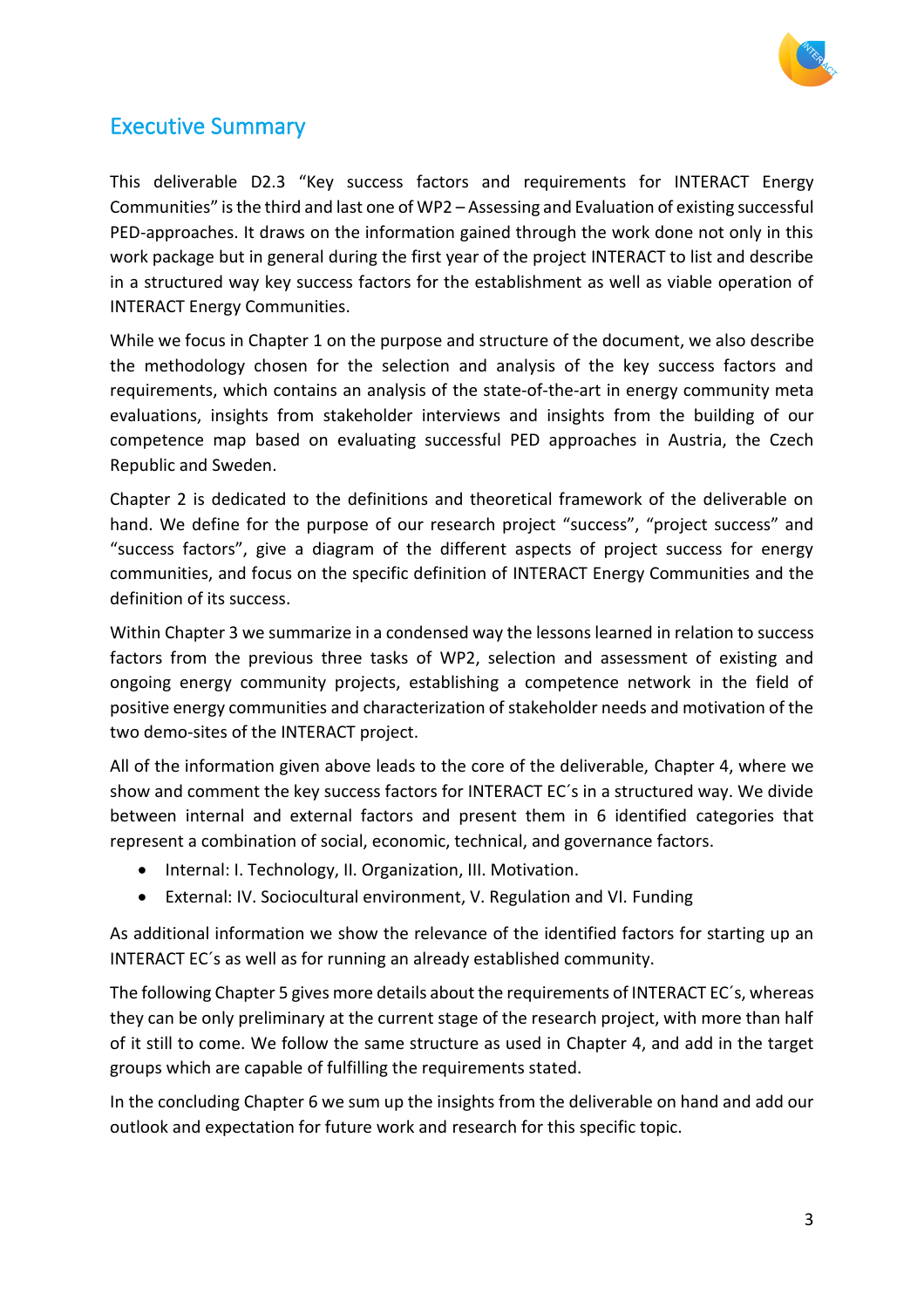

# <span id="page-3-0"></span>List of Figures

| Figure 2: Multilevel framework for defining project success based on Bannerman (2008) and applied on |  |
|------------------------------------------------------------------------------------------------------|--|
|                                                                                                      |  |
|                                                                                                      |  |
|                                                                                                      |  |

# <span id="page-3-1"></span>List of Tables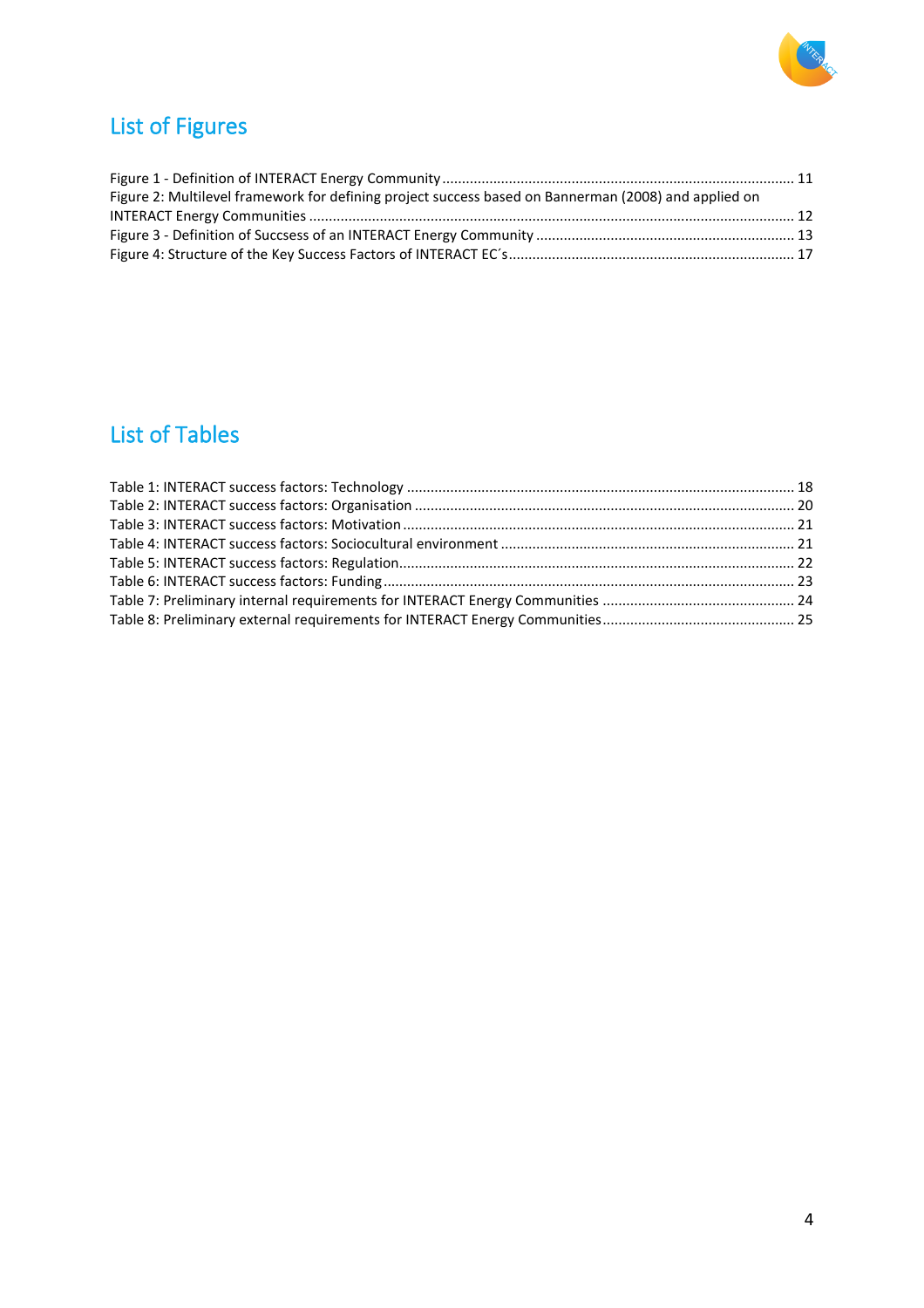

# List of Abbreviations and Acronyms

| <b>DSO</b>         | Distribution System Operator             |
|--------------------|------------------------------------------|
| EV                 | Electric Vehicle                         |
| <b>HW</b>          | Hardware                                 |
| <b>INTERACT EC</b> | <b>INTERACT Energy Community</b>         |
| ICT                | Information and Communication Technology |
| PED                | Positive Energy District                 |
| <b>PEN</b>         | Positive Energy Neighborhood             |
| PV                 | Photovoltaic                             |
| <b>UK</b>          | United Kingdom                           |
| <b>SW</b>          | Software                                 |
| <b>WP</b>          | Work Package                             |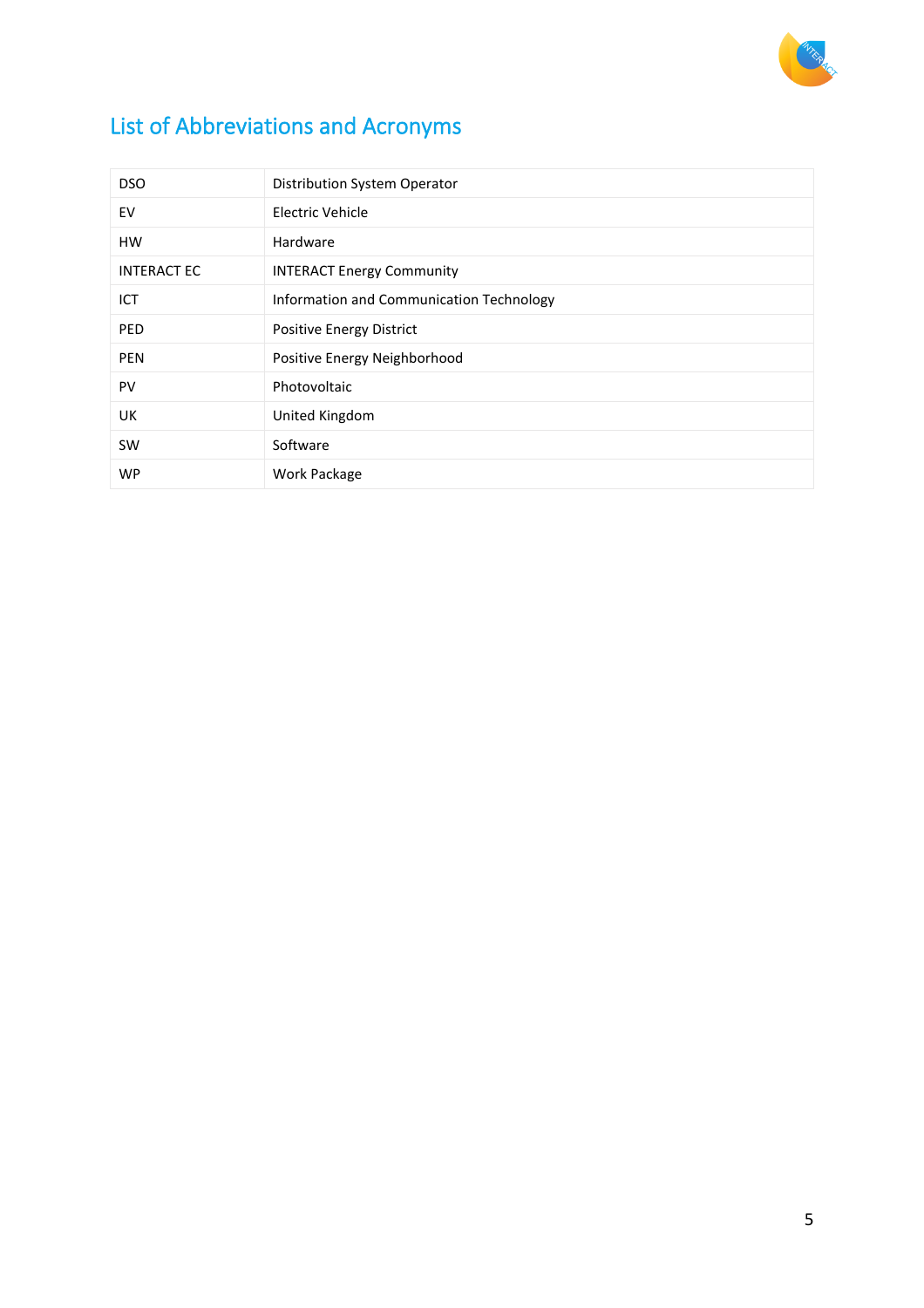

# **Table of Contents**

| $\mathbf{1}$            |     |                                                                       |  |
|-------------------------|-----|-----------------------------------------------------------------------|--|
|                         | 1.1 |                                                                       |  |
|                         | 1.2 |                                                                       |  |
|                         | 1.3 |                                                                       |  |
|                         | 1.4 |                                                                       |  |
| $\overline{2}$          |     |                                                                       |  |
|                         | 2.1 |                                                                       |  |
|                         | 2.2 |                                                                       |  |
|                         | 2.3 |                                                                       |  |
|                         |     | 2.3.1                                                                 |  |
|                         |     | 2.3.2                                                                 |  |
|                         |     |                                                                       |  |
| $\overline{\mathbf{3}}$ |     | LESSON LEARNT FROM STAKEHOLDER ANALYSIS AND PED APPROACHES REVIEW  14 |  |
|                         | 3.1 |                                                                       |  |
|                         | 3.2 |                                                                       |  |
|                         | 3.3 |                                                                       |  |
| 4                       |     |                                                                       |  |
|                         | 4.1 |                                                                       |  |
|                         | 4.2 |                                                                       |  |
|                         | 4.3 |                                                                       |  |
|                         | 4.4 |                                                                       |  |
|                         | 4.5 |                                                                       |  |
|                         | 4.6 |                                                                       |  |
| 5                       |     |                                                                       |  |
| 6                       |     |                                                                       |  |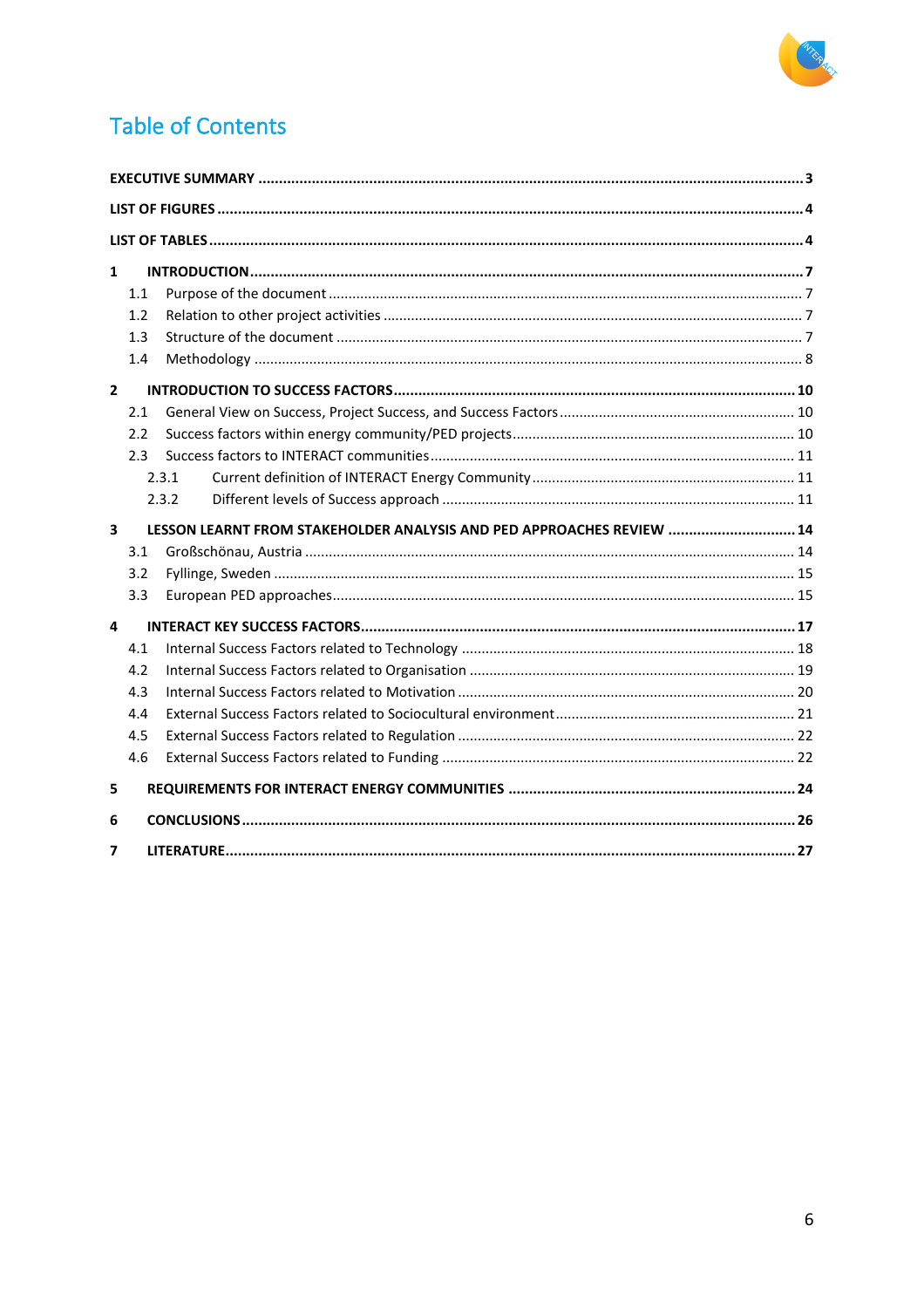

# <span id="page-6-0"></span>1 Introduction

### <span id="page-6-1"></span>1.1 Purpose of the document

The document provides a reader with a structured view of factors that can contribute to the successful establishment and further viable existence of an INTERACT Energy Community. Based on literature review and the learnings from PED best practices (see deliverable D2.1 - Competence Map) as well as stakeholder interviews with the two project demo-sites (see deliverable D2.2 - Stakeholder Needs Evaluation), we establish success factors, which we group into more generalized categories and then summarize the main preliminary requirements for the successful establishment of INTERACT Energy Communities as well as for their successful operation.

In this document we do not prioritize the different success factor categories but rather organize them into a comprehensive structure. The applied structured view and recommendations may help stakeholders of prospect INTERACT Energy Communities with the orientation in the complexity of various features that may not be neglected in the process of INTERACT Energy Community formation and operation.

### <span id="page-6-2"></span>1.2 Relation to other project activities

The document is one of three deliverables of WP2 and is closely related to its previous deliverables. The outcome should serve as a preliminary analysis for deliverables of WP6 – creation of the roadmap for the implementation of INTERACT Energy Communities, and also feeds into the WP4 – design of the organization of the INTERACT Energy Communities.

### <span id="page-6-3"></span>1.3 Structure of the document

After the introduction into the deliverable of Chapter 1 we focus in Chapter 2 on the theoretical framework and state-of-the-art perception of success factors in relation to energy communities in general and to the INTERACT Energy Community specifically.

Within Chapter 3 we describe in a condensed form the gathered success factors during the assessing and evaluation of existing successful PED-approaches as well as during the characterization of stakeholder needs and motivation in the two demo-sites Großschönau in Austria and Fyllinge in Sweden.

Within Chapter 4 we bring the success factors into a unified structure, sorting them to a.) Technology, b.) Organization, c.) Motivation, d.) Sociocultural environment, e.) Regulation and f.) Funding; and describing their importance for individual projects (as Internal factors) and for projects in specific geographical area (as External factors) both during the start-up process of the INTERACT Energy Community as well as during the operation of an INTERACT Energy Community.

In Chapter 5 we outline preliminary requirements identified to set-up and operate an INTERACT Energy Community. Chapter 6 sums up the deliverable, and Chapter 7 shows references and sources used for the work.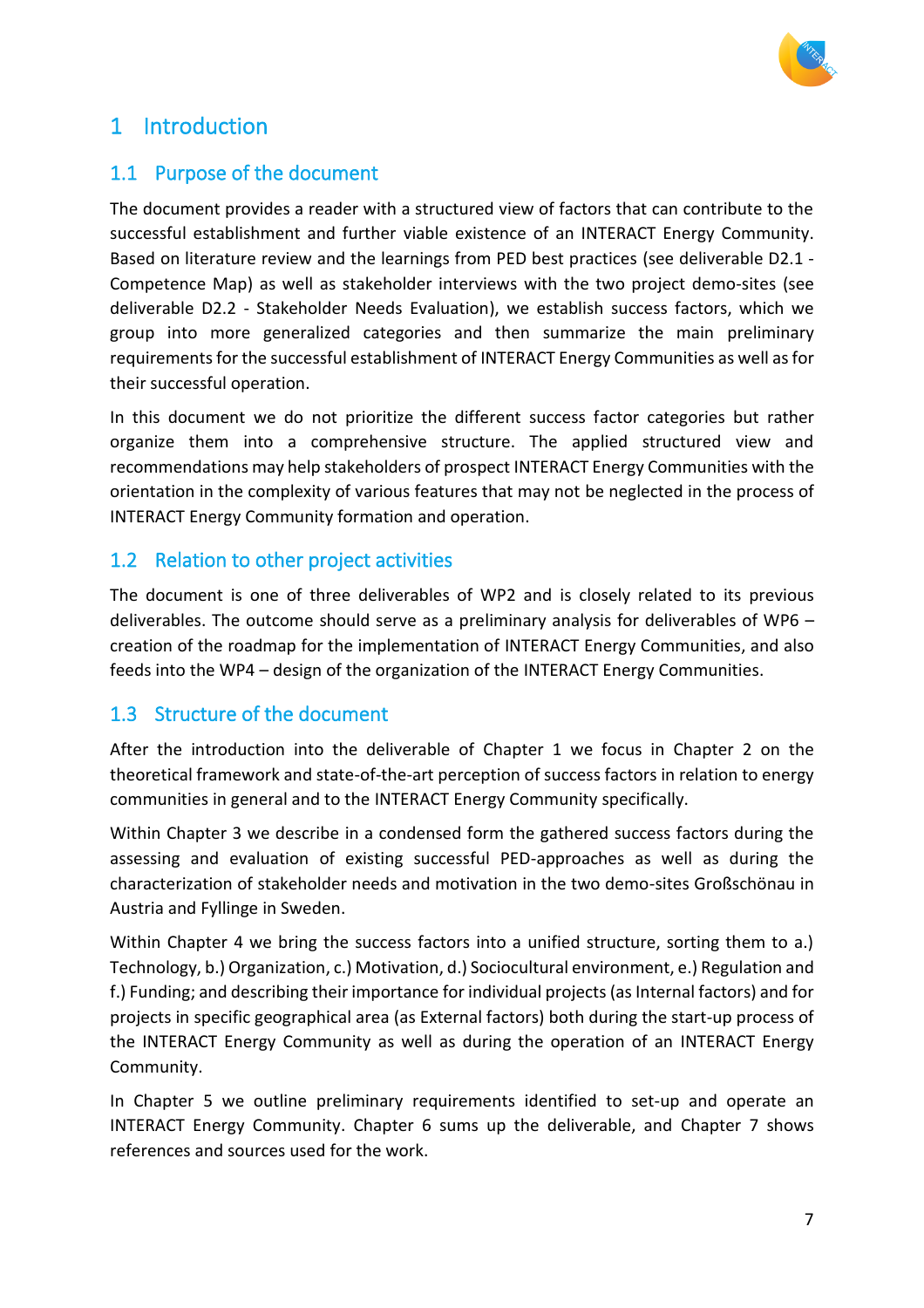

# <span id="page-7-0"></span>1.4 Methodology

The identification of a comprehensive definition of "success" in application to INTERACT Energy Community was conducted in an iterative process applying methods like literature review, experts' consultation, interviews throughout various WP2 activities resulting in an extraction and structured view on success and its contributing factors. Basis for any definition of success factors requires a definition, on what we (as project consortium) mean by success and success to the energy community.

We operate with the definition of INTERACT Energy Community as it stands at the time of writing this deliverable. The definition of INTERACT Energy Community might be further finetuned and will be finalized within the deliverable D.6.1 (WP6) - Roadmap for the implementation of the designed INTERACT Energy Community in general and for the specific local perspectives.

The process of building a structured view on key success factors and requirements for INTERACT Energy Communities is done in three stages:

#### **1. Collection of success factors and requirements**

A broad view on success factors was collected in a long list of success factors and requirements, as a result of synthesizing data from four main sources of information:

- a. literature review searching for success factors in relevance to energy communities,
- b. existing PED approaches review in selected countries (Austria, Sweden, and the Czech Republic) that was carried out for the Deliverable D.2.1,
- c. factors, motivation and needs gathered during the stakeholder's interviews for pilot regions in Großschönau and Fyllinge that was carried out for the Deliverable D.2.2,
- d. expert discussions of INTERACT team members.

The chosen approach of collecting all identified factorsin a long list, even though similar topics seem to be already included, ensures that specifics in relation to the context of collection as well as application is not lost and a more differentiated picture can be drawn from sources describing similar factors. Additionally, categorizing and finding terms that encompass various similar factors once the complete picture is established is more sound and concise.

We combine both energy community and PED-related success factor research as we focus on INTERACT Energy Communities that we see as one key building block for the establishment of PEDs and PENs.

The outcomes of stakeholder interviews done in Großschönau and Fyllinge are described in detail in Deliverable D2.2 The analysis of focus regions cannot lead to an identification of success factors as such, since their "success" cannot be measured yet in the current stage of planning. Nevertheless, complementing the results from stakeholder mapping with the long list of success factors as well as the requirements for establishing and operating an energy community bring additional valuable insights.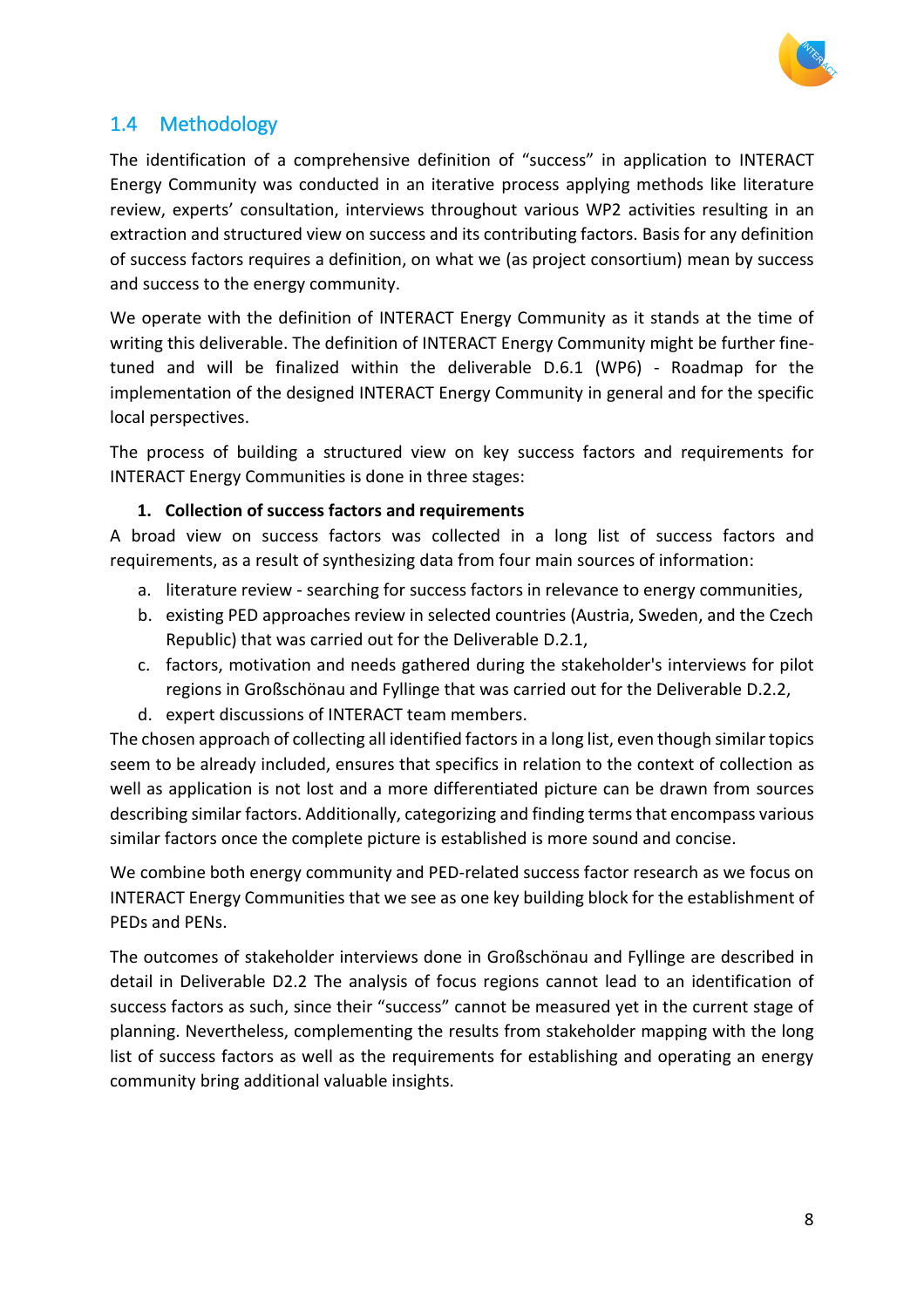

#### **2. Categorizations of success factors**

In a second step we sorted the complete list of key success factors derived according to the methods above into a structured scheme. The chosen structure is a combination of previous approaches found in the existing literature:

- Internal x External factors (e.g., Luangchosiri N., et al., 2021).
- Factors related to Implementation stage x Operational stage (e.g., Haggett, C. et al 2013).
- Division into six fields of a factor according to the content of the application (technology, organization, motivation, sociocultural environment, regulation and funding) (e.g., Ruggiero S. et al. (2019) with similar categorization).

#### **3. Reduction of long list**

Finally, the sorted and structured complete list of key success factors was condensed and reduced. Factors with similar meaning, yet different words have been identified and doublets deleted. Also, similar factors were joined together by choosing a description that is both more general, yet does not lose its specifics. Thereby, a final, shorter list of key success factors was created.

In a last step, without changing the developed short list of key success factors, a reflection and analysis in regard to potential application for the creation of energy communities within the INTERACT project sites has been done.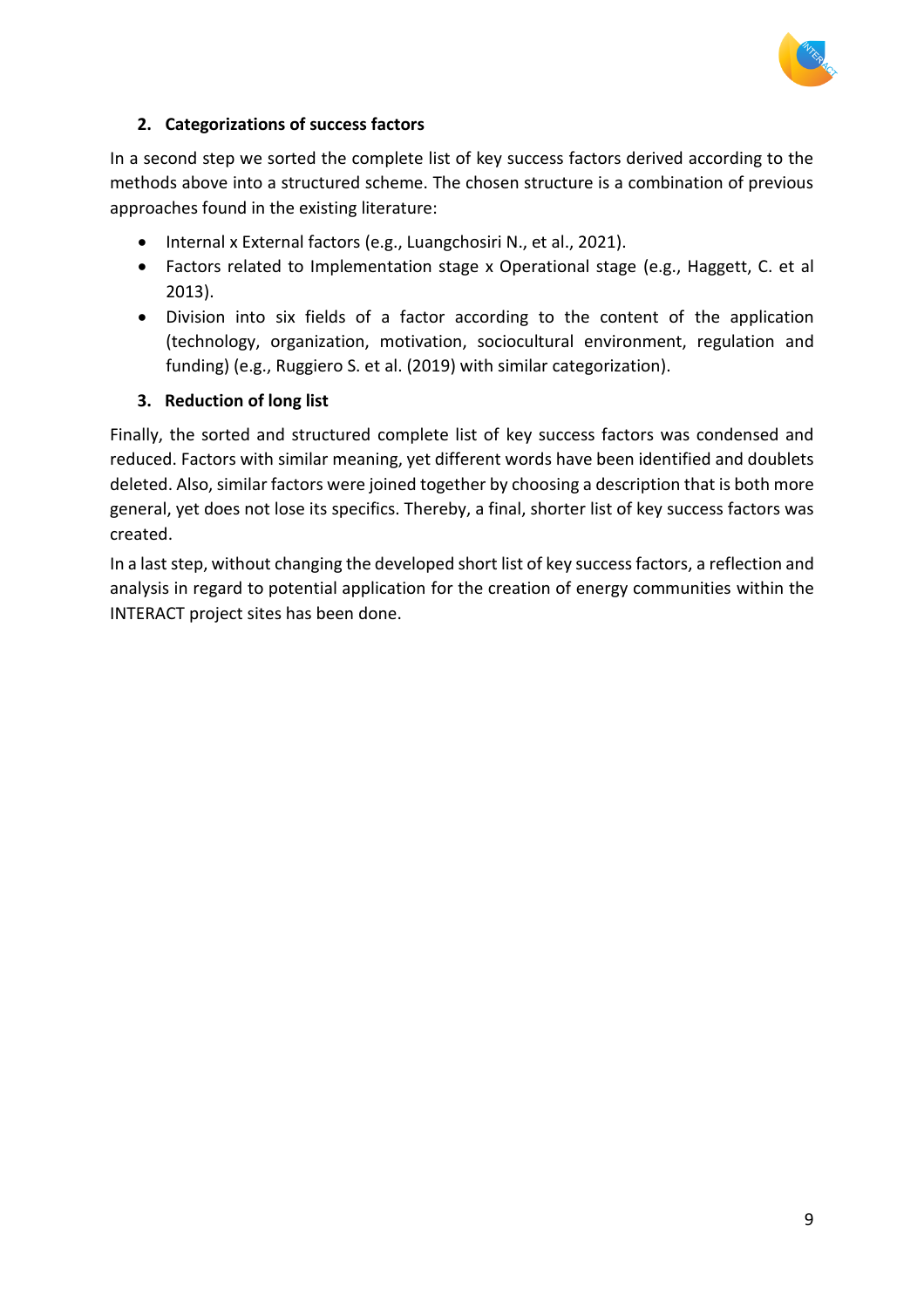

# <span id="page-9-0"></span>2 Introduction to Success Factors

## <span id="page-9-1"></span>2.1 General View on Success, Project Success, and Success Factors

In the most generalized form, "success" can be defined as *the correct or desired result of an attempt* (Miriam Webster Dictionary, 2021) or the act of *the achieving of the results wanted or hoped for* (Cambridge Dictionary, 2021).

In relation to evaluation of "project success" researcher focus on projects success criteria and definition of success factors that are increasing the likelihood of meeting the project's success. There is no consensus among researchers of what constitutes projects success (Frefer et al., 2018) and there is only limited agreement among academic authors on the factors that influence project success (Fortune et al., 2005).

Fortune et al. (2005) provides with comprehensive literature surveys on topic of various success factors for the project success. In analysis of 63 academic studies the three most cited factors are:

- *the importance of a project receiving support from senior management;*
- *having clear and realistic objectives; and*
- *producing an efficient plan.*

However, although 81% of the publications include at least one of these three factors, only 17% cite all three. Other frequently cited factors that appeared in more than 25% of the analyzed publications in above mentioned analysis were: *good communication, User/client involvement, Skilled/suitably qualified/sufficient staff/team, Effective change management, Competent project manager, Strong business case/ sound basis for project, Sufficient/well allocated resources, good leadership.*

Above mentioned success factors can also have important relevance in context of energy communities. We will see in next section that as an addition to these general success factors there are new areas related to technology and community issues.

### <span id="page-9-2"></span>2.2 Success factors within energy community/PED projects

Thanks to the huge interest all around the world to increase the local share of produced energy and to improve the local infrastructure with green and renewable energy, different comparisons and effectivity studies have already taken place.

There are many approaches towards evaluating success factors in relation with energy communities and more recently also with PED projects. They focus either on the factors that help to emerge the energy communities itself or on factors that can contribute to the longterm viability of the energy communities. In many studies both of these approaches are combined.

E.g., Ruggiero et al. (2019) defines four vast categories of factors 1) contextual factors, 2) energy policy, 3) project related factors and 4) actors' characteristics and role while analysing projects in Baltic Sea Region. Luangchosiri et al. (2021) are describing the path to success for 26 different community renewable energy projects in Thailand and divide them into internal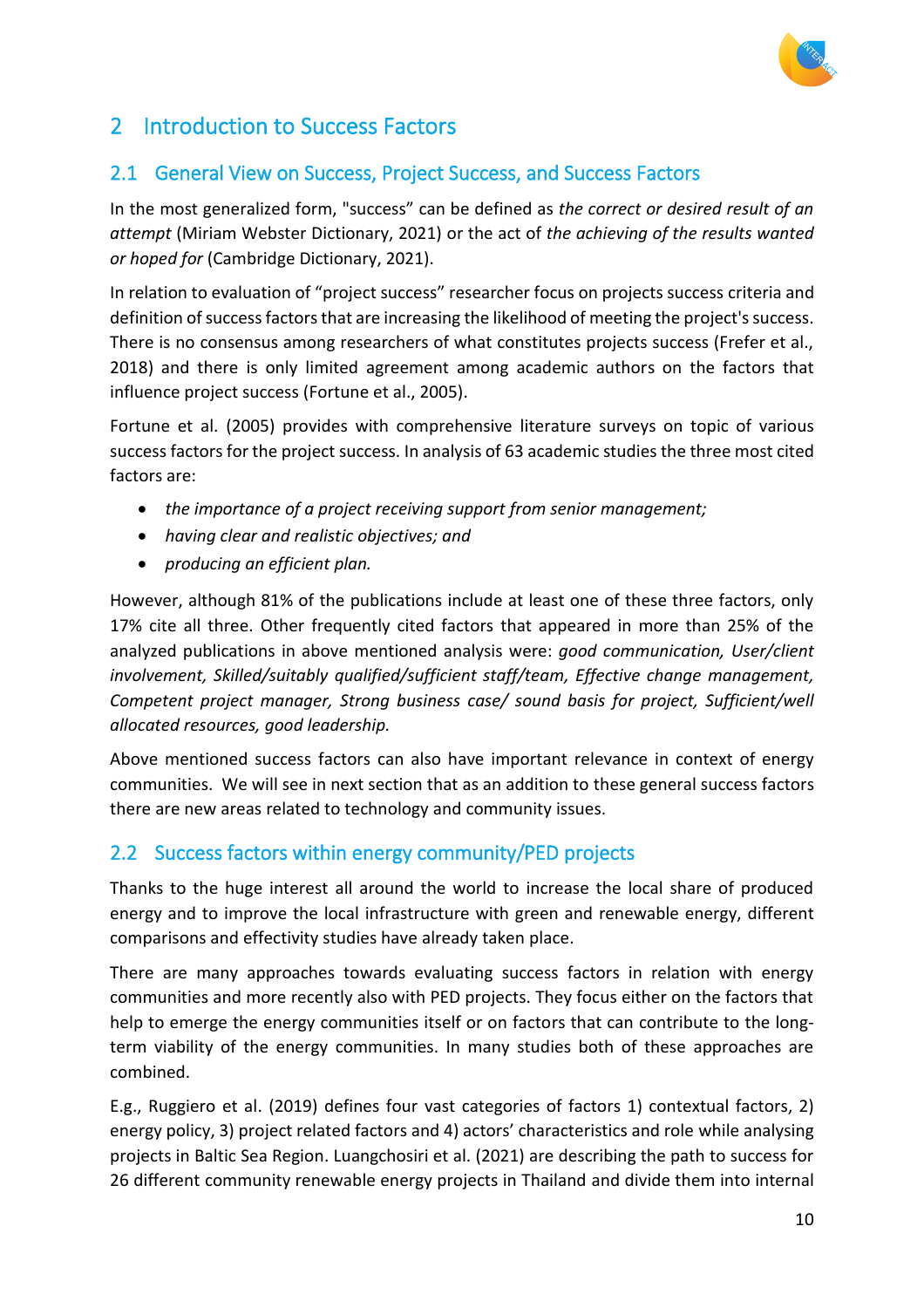

(e.g. community participation) and external factors (e.g., financial support). Seyfang, Park and Smith (2013) are describing an empirical analysis of community energy projects in the UK. Madriz-Vargas, Bruce and Watt (2015) are describing the stages of implementation projects in developing countries with factors to be watched closely during each implementation stage.

Most commonly cited success factors are combinations of social, economic, technical, and governance factors. We will elaborate on the factor division in next sections.

### <span id="page-10-0"></span>2.3 Success factors to INTERACT communities

### <span id="page-10-1"></span>2.3.1 Current definition of INTERACT Energy Community

First, we have to define the exact meaning of an INTERACT Energy Community, which can then be followed by defining its success. The current definition of an INTERACT Energy Community [\(Figure 1\)](#page-10-3) is based on the existing definition of a renewable energy community according to the European Renewable Energy Directive (2018/2001/EU) with additions specific to the *LINK*based holistic architecture (Ilo et al., 2019). The definition might be still slightly adapted during the further course of the INTERACT project.

**'INTERACT Energy Community'** means a legal entity:

- (a) which, in accordance with the applicable national law, is based on open and voluntary participation, is autonomous, and is effectively controlled by shareholders or members that are located in the proximity of the renewable energy projects that are owned and developed by that legal entity;
- (b) where the shareholders or members of which are natural persons, SMEs or local authorities, including municipalities;
- (c) the primary purpose of which is to provide environmental, economic or social community benefits for its shareholders or members or for the local areas where it operates, rather than financial profits;
- (d) which establishes and operates local markets in harmony with the grids and other markets to enable the active participation of the shareholders or members on energy issues.

#### **Figure 1 - Definition of INTERACT Energy Community**

#### <span id="page-10-3"></span><span id="page-10-2"></span>2.3.2 Different levels of Success approach

For discussion on the meaning of success in relation to INTERACT Energy Communities we applied a multilevel approach presented by Bannermann (2008) with the added focus on INTERACT Energy Communities [\(Figure 2\)](#page-11-0). Success for a project like INTERACT can be measured from several different points of view:

• From a project view: whether INTERACT as a research project by itself was successful: did we achieve the planned results in the planned timeframe, with the planned resources?  $\rightarrow$ The Project-related Level of Success.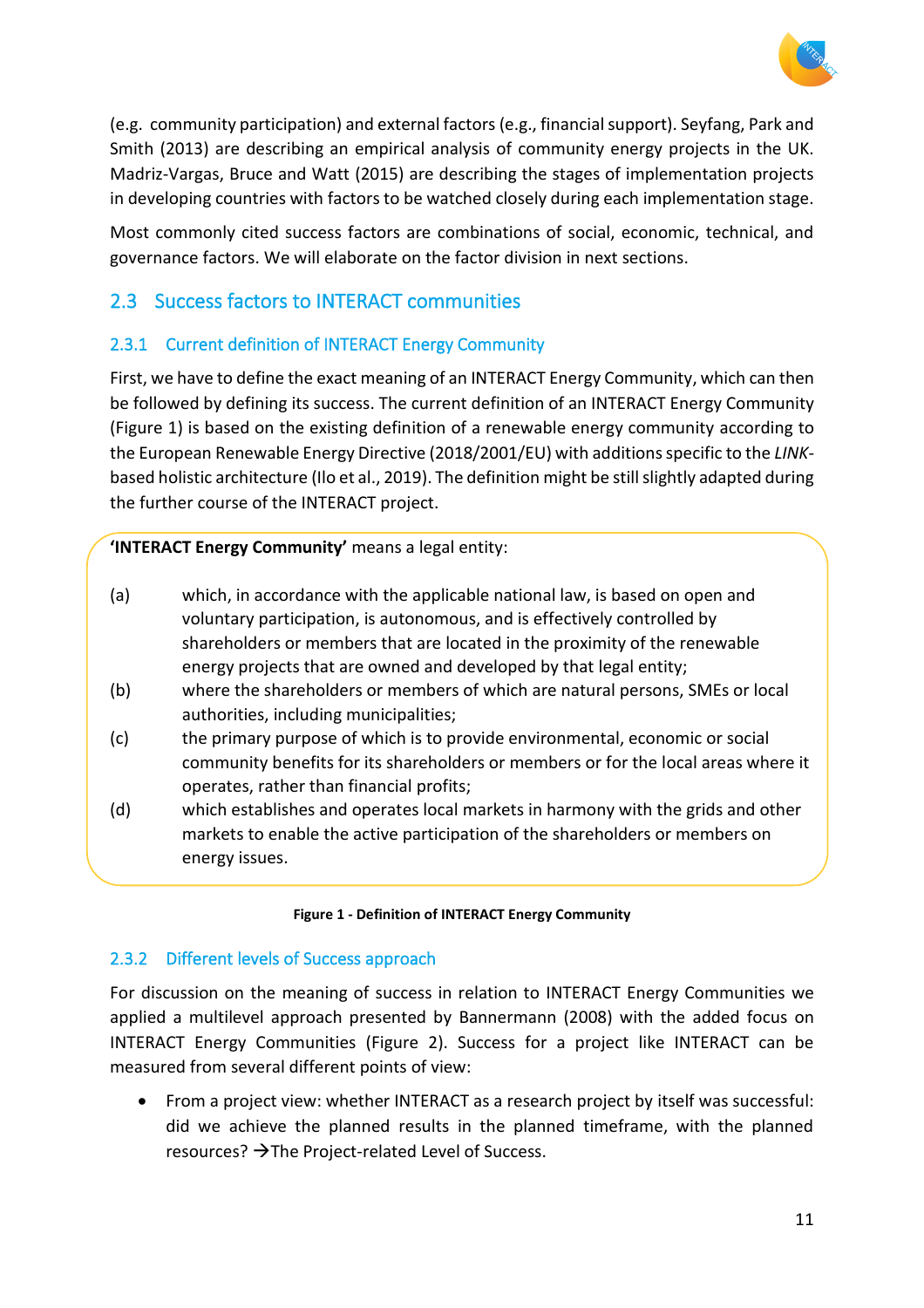

- From a product/service view: whether the main outcome of the INTERACT project the roadmap for the creation of holistic energy communities – was successful: is it complete, understandable, helpful, and enabling the readers to either create energy communities themselves, adapt the ones they already run, or promote the needed changes in order to make it happen?  $\rightarrow$  The Product-related Level of Succes.
- From a business view: whether INTERACT as a research project was creating the intended impact: did we trigger the interchange of knowledge in the competence network? did we foster the creation of Positive Energy Districts and holistic Energy Communities working in harmony with the grid?  $\rightarrow$  The Business-related level of Success.
- From a strategic view: whether the proposed solution of INTERACT the holistic approach to energy communities in order to work as part of the grid integrated into the complete architecture – is being successful.  $\rightarrow$  The broader Strategic level of Success.

Within this document we want to focus on the Organizational Benefits, meaning the factors which are impacting the success of implementing and replicating the specific INTERACT Energy Community as a building block of positive energy districts.



<span id="page-11-0"></span>**Figure 2: Multilevel framework for defining project success based on Bannerman (2008) and applied on INTERACT Energy Communities**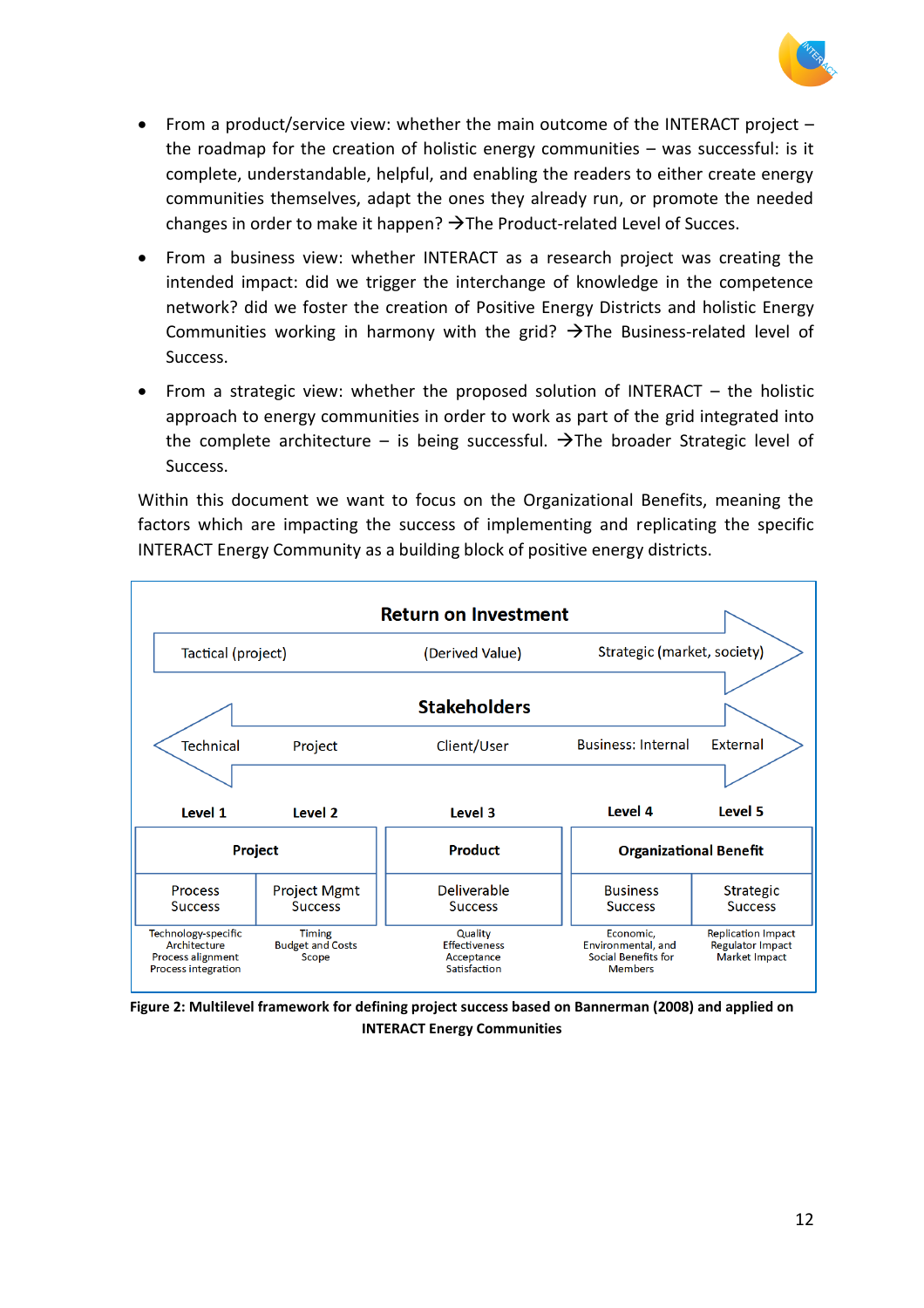

Our resulting definition of success of an INTERACT Energy Community contains the following elements (Figure 3):

An **accepted** and **viable** energy community which operates in harmony with the grid, optimizes the use of local energy resources, creates flourishing local markets, brings environmental, economic and social benefits for its members, and fosters energy transition towards carbon neutrality.

**Figure 3 - Definition of Succsess of an INTERACT Energy Community**

Based on the definition, we can deduct the following three major sub-targets regarding the design of the energy communities:

- I. Accepted in the local community.
- II. Viable, meaning that it was implemented and is functioning in a stable way.
- III. Operating in harmony with the grid, which is requiring integration into the grid, and communication with the other actors within the grid. This shall happen ideally in a way that is not just shutting down energy production when the grid is in a state outside of required tolerances.

And of course, the further positive impacts, which the above-mentioned community design triggers, both on the individual level for members with economic, environmental and social benefits, as well as on the wider level for the community/society with impacts on the market design, on the optimal usage of resources, and on the resulting reduction of  $CO<sub>2</sub>$  emissions.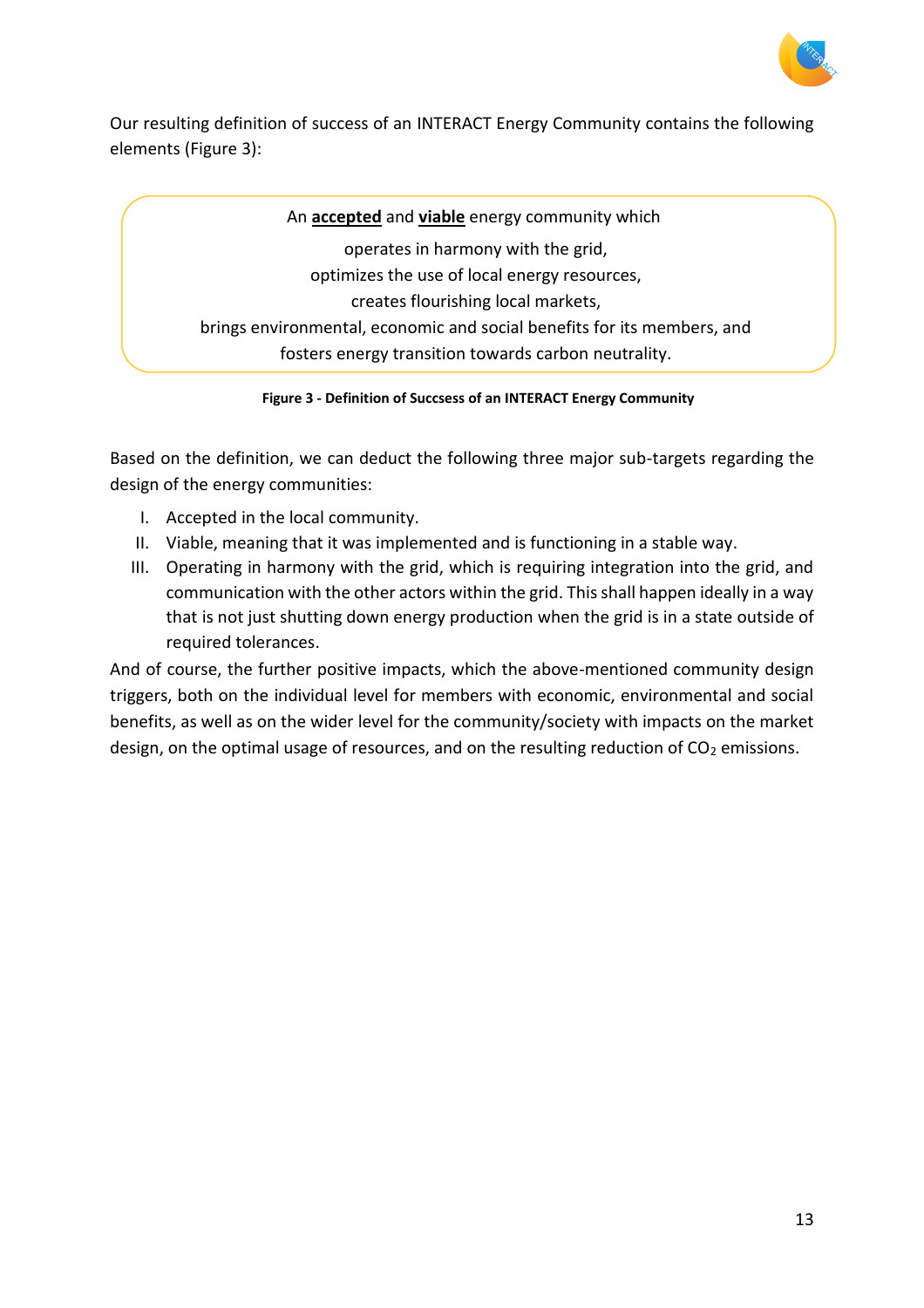

# <span id="page-13-0"></span>3 Lesson learnt from stakeholder analysis and PED approaches review

As described in Section 1.4. (Methodology), next to success factors based on literature review all the found and extracted information throughout the INTERACT project fed into the longlist of key success factors established. These come mainly from the interviews and analysis taken place in the demo sites of the INTERACT project, as well as from the interviews and analysis done while building up the competence network and analyzing different competencies of existing PED/PEN-approaches.

## <span id="page-13-1"></span>3.1 Großschönau, Austria

Großschönau has a long tradition as a pioneer in different ways of finding a path towards more ecological and sustainable living. Großschönau has different already established organizations to inform about new ideas and initiatives, and to invite the local citizens to join such initiatives. The municipality is a rather small, rural municipality, where personal contact with the different citizens is given. Therefore, personal discussion and word of mouth are a very important and critical factors for successful project implementation.

With regards to identifying factors contributing to the success of the municipality in the field of sustainability and energy efficiency in Großschönau, it becomes apparent that many different aspects in relation to a community organization, a leading role and competencies are available and widespread within the community. The following aspects contribute:

- Social cohesion: The long experience of the community in energy related projects and their shared vision for the community.
- Municipality representatives and organizations receive a high level of trust, fostered through the long communal experience of setting goals for ambitious projects and their successful implementation.
- Leading role: Motivated leader with a functional role that enables to work and dedicate to the cause, capacities within the municipality and sufficient decision-making power
- An existing highly skilled and experienced professional organization that serves both as an opinion leader and offers experienced professionals.
- Availability of capacity building and knowledge building.
- Relevant basis studies, simulations and analysis supporting decision and proofing local relevance and advantages.
- Well-established network towards neighbouring communities, relevant infrastructure providers and public administrative institutions.
- Regional strategy and sustainability goals established.
- High level of awareness and information among inhabitants, high level of involvement.
- High level of social control through closed community, informal background.
- Comparably low cultural diversity, close proximity of locations enables easy, direct and informal exchange of information.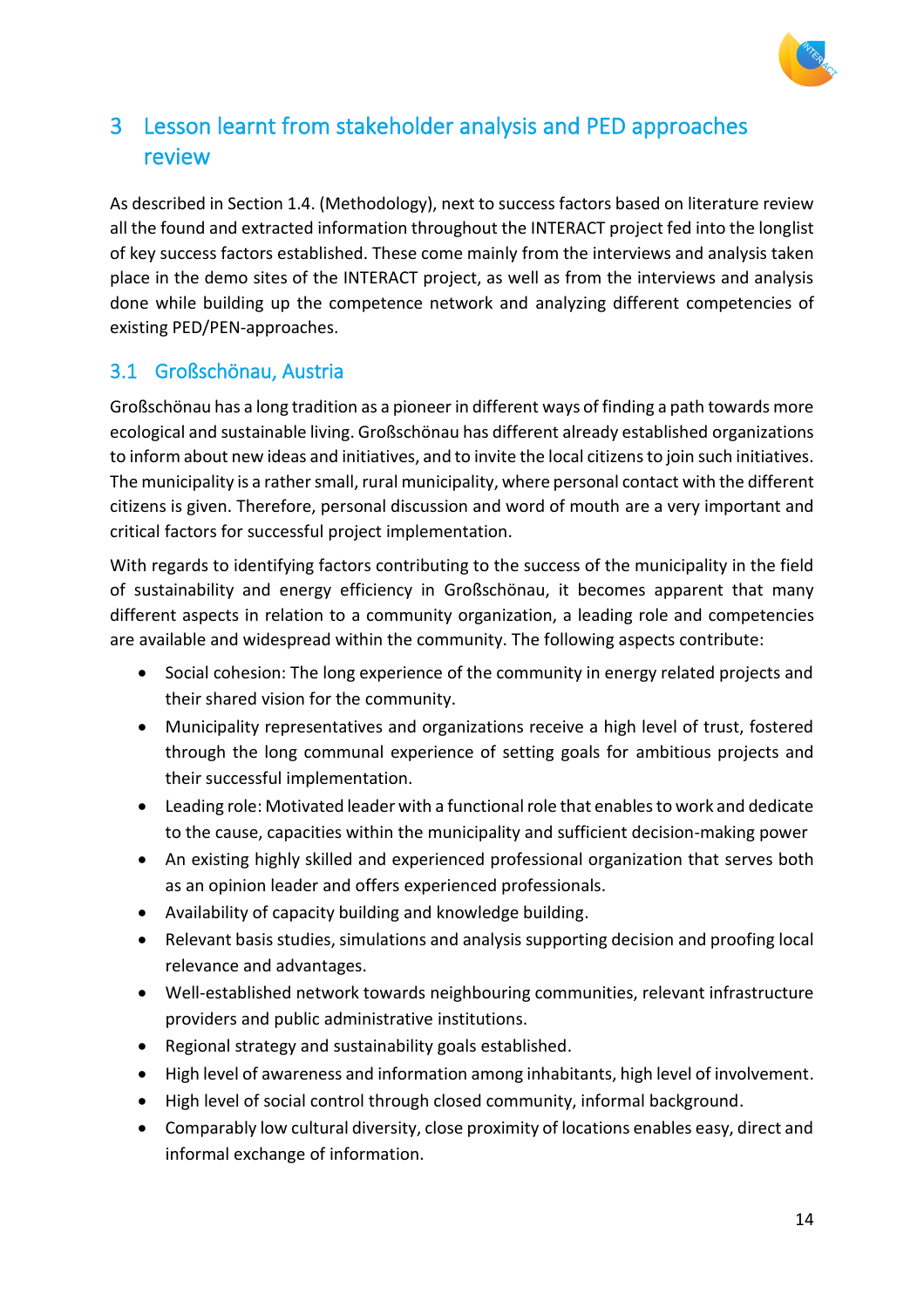

### <span id="page-14-0"></span>3.2 Fyllinge, Sweden

Fyllinge, part of the city of Halmstad, is a greenfield real estate development project with a focus on innovative energy technology solutions involving local production of heat and electricity in form of hybrid solar panels and geothermal heating. Currently, the legislative framework for the creation of an energy community is missing.

During the stakeholder interview the focus was given to the municipality and DSO. The municipality and the DSO are in many aspects the same stakeholder in this, since the DSO is fully owned by the municipality. Although they do have slightly different formulations of the benefits of an energy community. The Municipality sees energy communities as a way to further develop housing areas with a minimum expansion of grid capacity and the DSO has its main focus on maintaining grid stability when adding new development projects.

A driver that is shared between DSO, municipality and real estate developer is the possibility to communicate that a developing area is using state-of-the-art technology to reduce climate impact and allow for more locally generated power in a developing area. These are generally accepted and positively received benefits, which shall increase the overall value of the city developing project.

## <span id="page-14-1"></span>3.3 European PED approaches

From the perspective of PED approaches analysed in D.2.1 there were several success factors added to the long list, worth mentioning:

In relation to the Austrian projects:

- Engagement of the users and feedback of actual behavior is necessary to reach the planned efficiency in reality.
- A motivated and ambitious leader of the project is needed to constantly move forward, especially when there are mainly non-monetary benefits for the participants.
- Start simple and easy to move forward and set the first steps.
- Clear definitions and calculations ease internal and external communication.

In relation to the Swedish projects:

- Success factors in future realization projects will be the willingness of the quarter developers to accept longer payback times for their investment and put additional effort into the planning and innovation process.
- Strong cooperation and close work between experts from various fields are necessary.
- High level of complexity of the process, therefore suggested to start in a simple, limited approach and expand stepwise.
- Engage with stakeholders every step of the way and reaffirm a common understanding of the project objectives.
- Reserve resources for competence building, knowledge exchange and be sure of the process.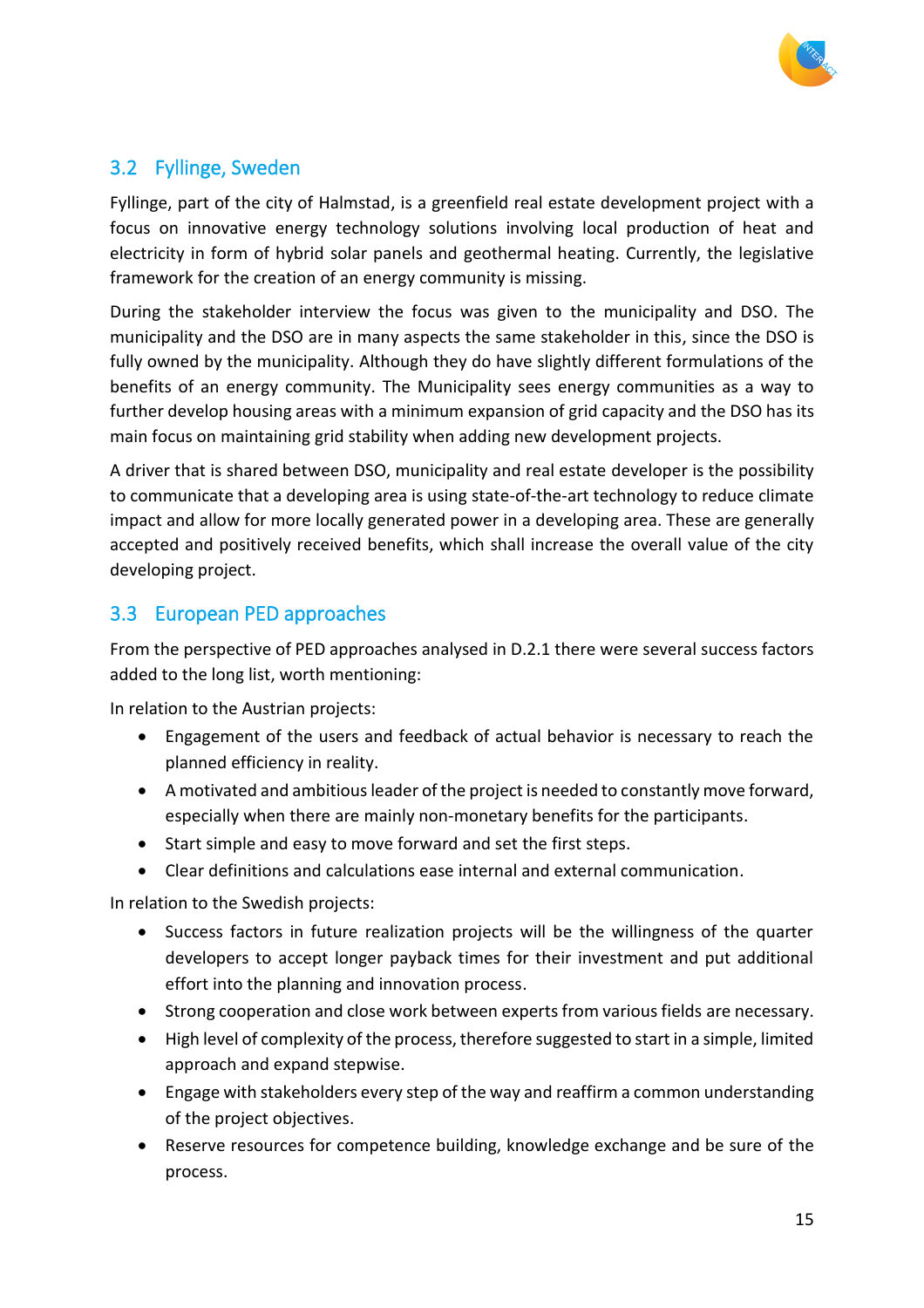

- Strong commitment towards  $CO<sub>2</sub>$  targets, the union of cities/ municipalities that together aim to reach the goal, followed up by a regular exchange of knowledge.
- Engagement of the future users concerning energy consumption and technology usage as well as a long-term monitoring process are key to reach the planned efficiency in reality.

In relation to the Czech projects

- Dedicated professional is needed to move projects forwards.
- Support of local authority is crucial.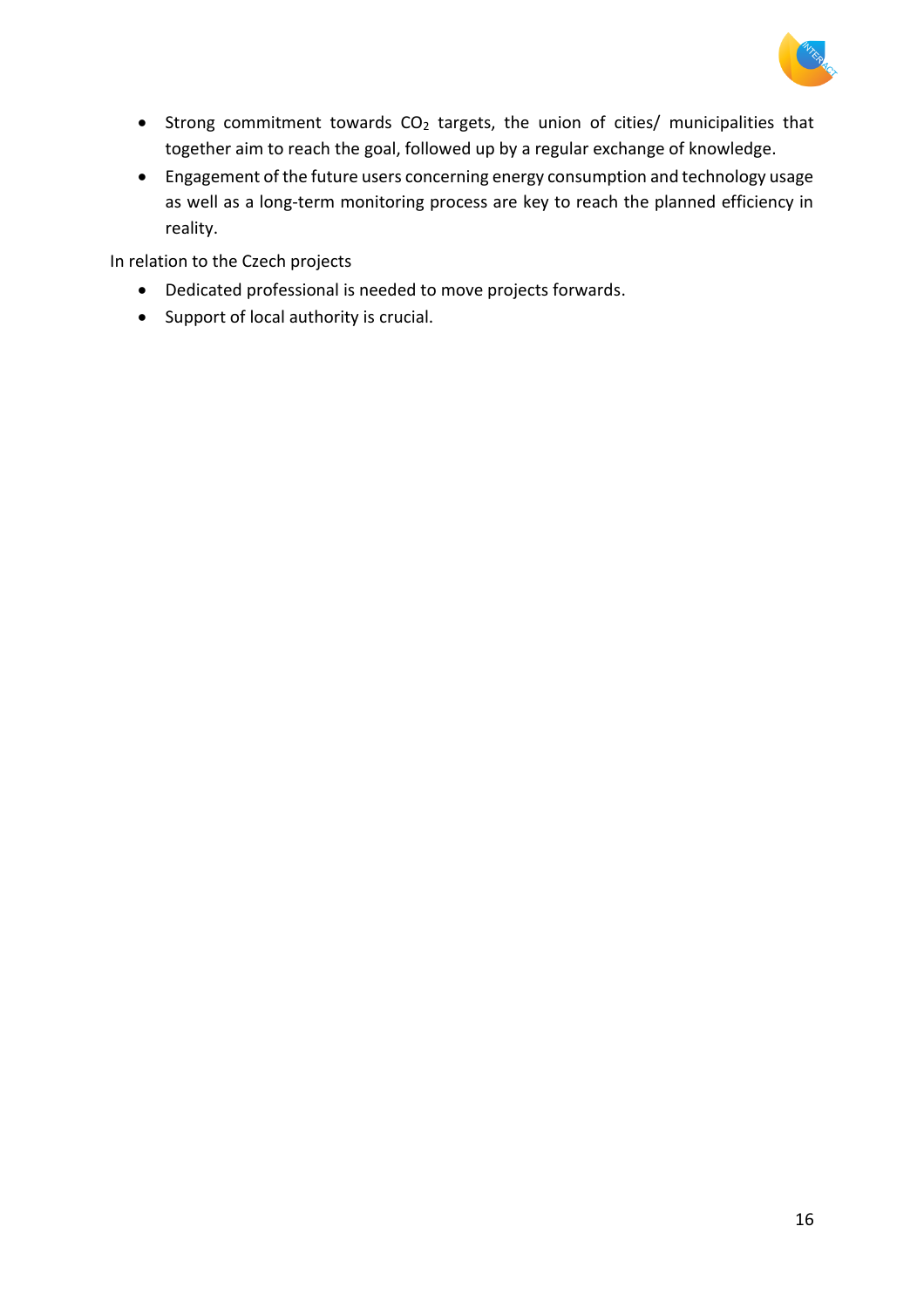

# <span id="page-16-1"></span>4 INTERACT Key Success factors

Based on the literature reviews, as well as the inputs from the stakeholder analysis in pilot regions and the analyzed European PED approaches, we are sorting the success factors into broader categories. Our aim is not to prioritize them but to offer a possible check list that may serve for future stakeholders with intention to establish an energy community or even and INTERACT Energy Community.

In Chapter 2 we have suggested a multilayer approach of project success definition [\(Figure 2\)](#page-11-0). In this document we are focusing on the Organizational Benefits (Level 4 and 5) of the project, which are representing the factors impacting the success of implementing and replicating the specific INTERACT Energy Community as a building block of positive energy districts.



**Figure 4: Structure of the Key Success Factors of INTERACT EC´s**

<span id="page-16-0"></span>Our approach to structure the key success factors of the long-list into a resulting short list is depicted in [Figure 4.](#page-16-0) We first devide the factors into two main types:

- a. Internal factors that have impact on individual projects.
- b. External factors that influence the energy community projects in certain geographical area, e.g., region, state, country.

We then suggest a classification into six wider categories that represent a combinations of social, economic, technical, and governance factors.

- For Internal factors: I. Technology, II. Organization, III. Motivation.
- For External factors: IV. Sociocultural environment, V. Regulation and VI. Funding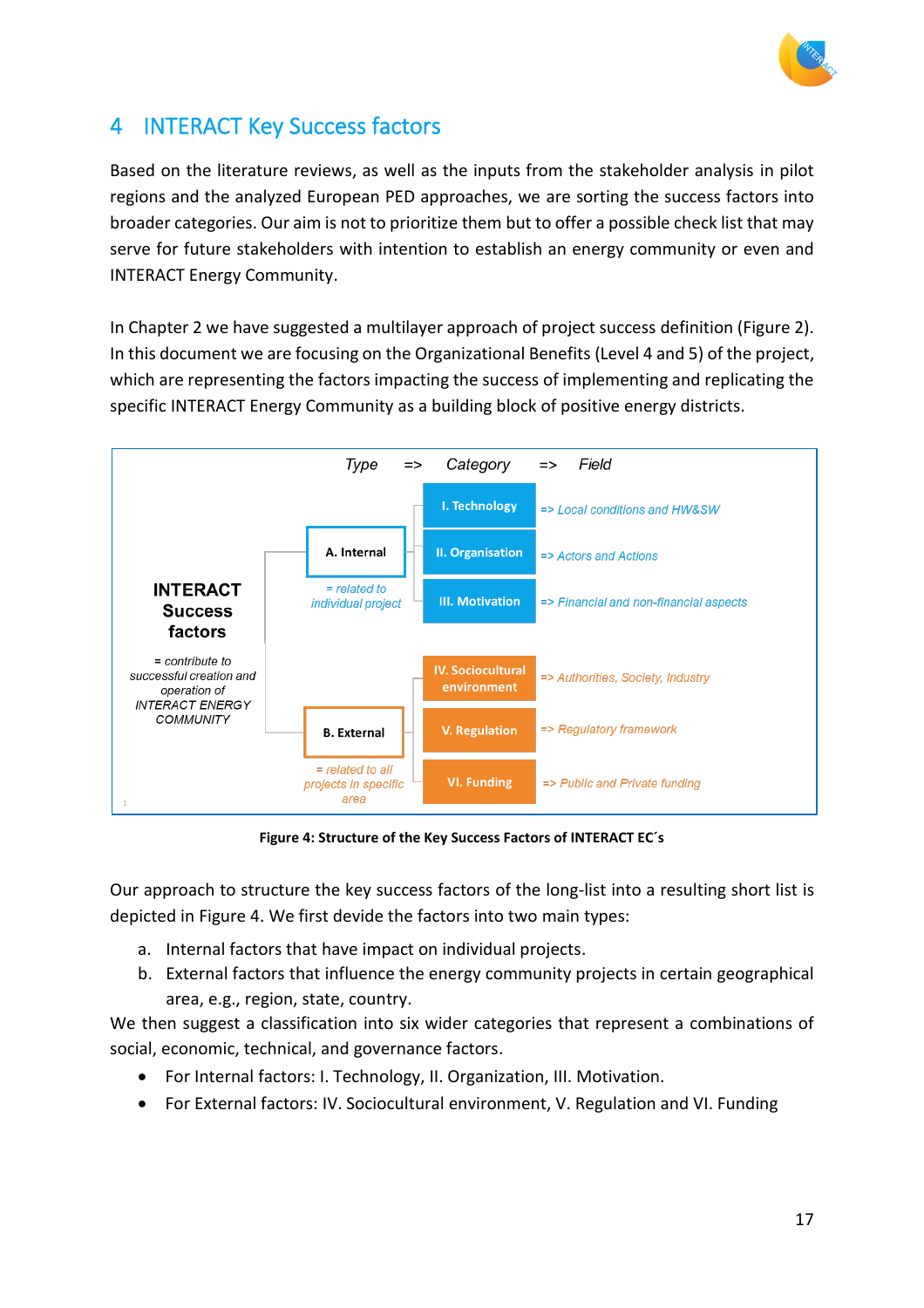

In the last step we highlight the relevance of the different key success factors in different stages of project development:

A. During Planning

Aspects to be thought about before and during the start-up of the energy community, in order to have a fitting and suitable design in line with local needs and possibilities.

B. During Operation

Aspects to be thought about during the operation of the energy community, in order to have smooth, fair, secure and simple processes, a long lifetime as well as positive development of the newly established organization.

In the following subchapters we will describe the details of each of the six categories.

# <span id="page-17-1"></span>4.1 Internal Success Factors related to Technology

#### **Table 1: INTERACT success factors: Technology**

<span id="page-17-0"></span>

| <b>Field</b> | <b>Success factor</b>                                                                                                                      | <b>Feature</b>                                                                                                                                                              | Relevance<br>Planning | Relevance<br>Operation |
|--------------|--------------------------------------------------------------------------------------------------------------------------------------------|-----------------------------------------------------------------------------------------------------------------------------------------------------------------------------|-----------------------|------------------------|
| Local        | Renewable energy production systems<br>(PV, wind, etc.) and flexibility<br>enhancers (storage, etc.) frequently<br>installed and available |                                                                                                                                                                             |                       |                        |
| conditions   | Potential to install further innovative<br>energy systems (PV, EV charging,<br>energy storage,)                                            |                                                                                                                                                                             |                       |                        |
| HW&SW        | Automated measurement                                                                                                                      | Prerequisite for INTERACT EC                                                                                                                                                |                       |                        |
|              | Modernisation of distribution grid and<br>customer plants                                                                                  | Prerequisite for INTERACT EC, enabling<br>automation of the power system<br>operation processes and scalability of<br>solution in consideration of the holistic<br>approach |                       |                        |
|              | Suitable ICT structure for system<br>optimization and availability of<br>relevant data                                                     | Preserving data privacy by minimizing<br>data exchanges between different<br>stakeholders                                                                                   |                       |                        |
|              | Standardized ICT solutions for<br>communities: Data/cost sharing tools                                                                     | Standardized solution, transparent<br>rules, easy administration                                                                                                            |                       |                        |

Table 1 describes two fields of success factors related to technology issues. Within the field "Local conditions" the contributing factors for a successful EC are rather straightforward: the more potential is available and/or possible, the more likely is beneficial and functioning operations.

With respect to HW & SW, this field with its factors is very important in the context of the creation and successful operation of an INTERACT Energy Community. To establish an energy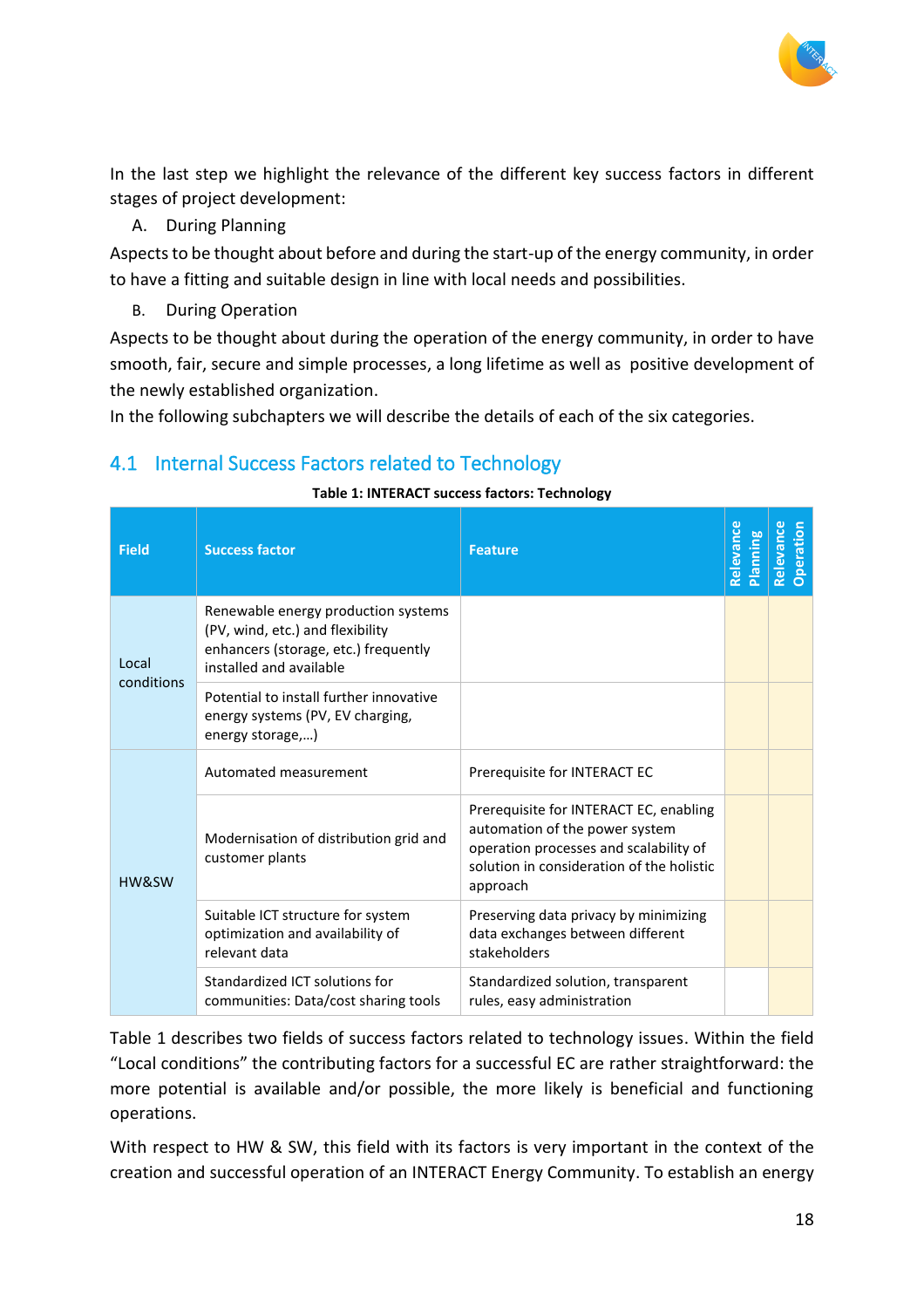

community that is operating in harmony with the grid and is possible to operate on local energy markets there has to be attained an advanced level of applied innovative energy systems and the ICT structure – both on the level of individual customer plants and on the level of the distribution grid.

For allocation of both energy flows and cost/revenues among community members there will be needed automated measurement. This enables control of the allocation of the energy flows. Furthermore, appropriate ICT structure is needed to manage the allocation of energy flows among the members and into the distribution grid. An important feature of the ICT structure for INTERACT Energy Community is the importance of data privacy by minimizing data exchanges between different stakeholders. All of this is achieved by following the principles and guidelines of the holistic *LINK* architecture (Ilo et al., 2019).

Within INTERACT project we will elaborate in more detail on the needed ICT structure with specific communication guidelines between the actors within the electricity community in Deliverable D3.3.

### <span id="page-18-0"></span>4.2 Internal Success Factors related to Organisation

Table 2 encompasses a broad range of different success factors. We have divided them into two main fields: Actors and Actions.

The importance of a motivated leader was frequently mentioned during our research. For example, Haggett, C. et al. (2013) states that some members of a community can be instrumental in harnessing the enthusiasm of communities, and starting projects or moving them forward. Similarly, it was also mentioned as an important point during stakeholder discussions in Großschönau stakeholder mapping.

There can be differences among greenfield projects and established neighborhoods in the role of a motivated leader. In greenfield projects, the project initiator can be a real estate developer with strong mainly profit-driven motivation to go forward (advanced standards of living => better profit for the developer). This type of leader later stays outside of the energy community. Nevertheless, membership in the energy community can be another selling argument apart from advanced standards of living. On the other hand, in an existing neighborhood with more diversified stakeholders involved in the process, there is a more urgent need for a leader in the sense of one who focuses on finding the consensus in the decision-making process among community members and building credibility into an energy community project during the planning phase. A motivated and ambitious leader of the project is needed to constantly move forward, especially when there are mainly nonmonetary benefits for the participants (see also below section 4.3.).

The presence of the municipality as an energy community member can also be another element that can contribute to building credibility in an energy community in the eyes of its future members. This was mentioned during PED approaches mapping in Swedish cases and also during the Großschönau stakeholder mapping (D2.2). Austria pilot region Großschönau is a good example of an active approach of the municipality with the mayor of Großschönau playing the important role of the above-mentioned leader in the potential energy community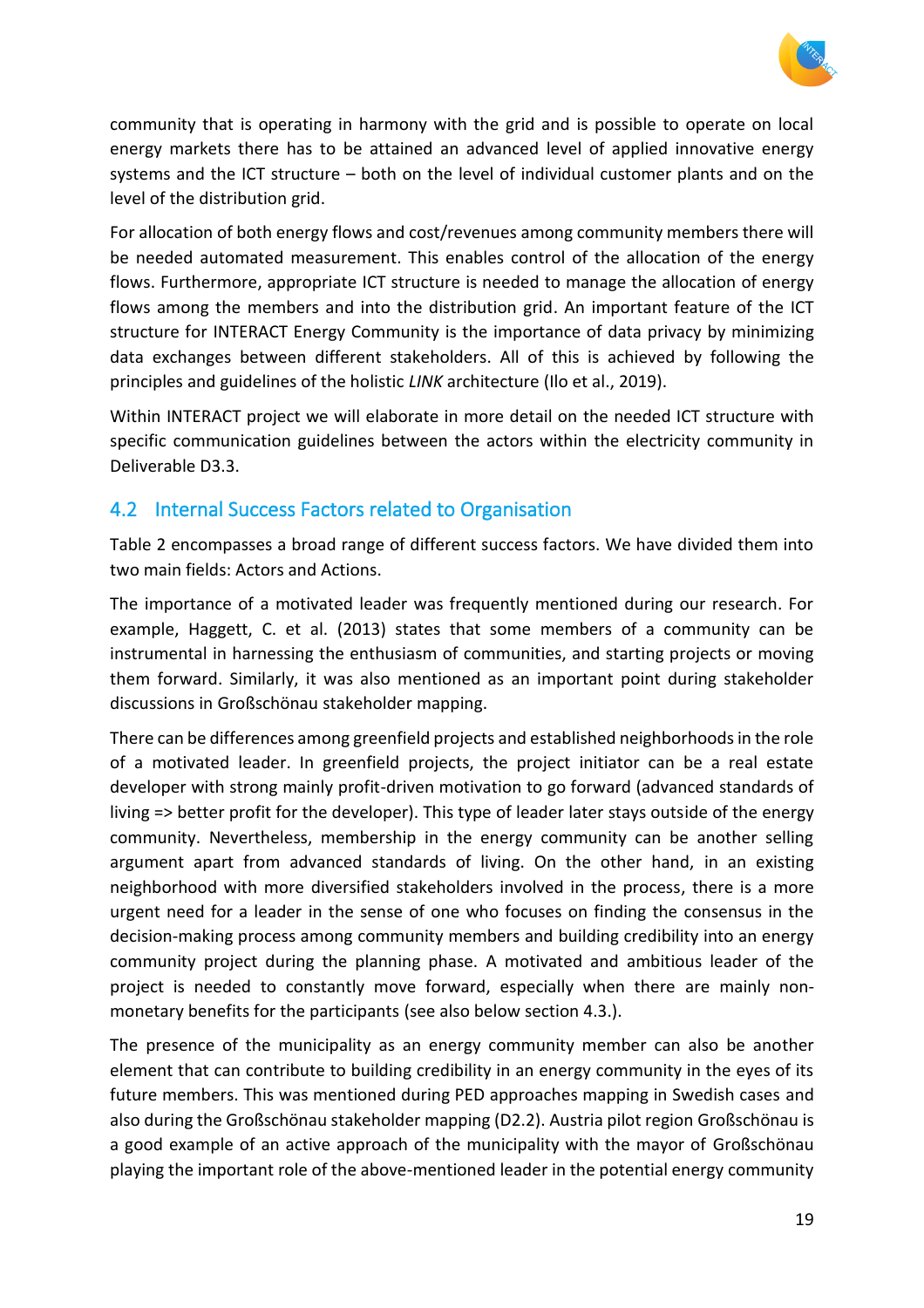

<span id="page-19-0"></span>

| <b>Field</b>   | <b>Success factor</b>                                                                                                | <b>Feature</b>                                                                                                   | Relevance<br><b>Planning</b> | Relevance<br>Operation |
|----------------|----------------------------------------------------------------------------------------------------------------------|------------------------------------------------------------------------------------------------------------------|------------------------------|------------------------|
|                | Leader                                                                                                               | Motivated, with a focus on raising the<br>stakeholder trust                                                      |                              |                        |
|                | Community stakeholders                                                                                               | Willing to cooperate                                                                                             |                              |                        |
|                | Pre-existing community                                                                                               | With social cohesion and community<br>identity                                                                   |                              |                        |
| <b>Actors</b>  | Municipality                                                                                                         | Acting as a member or external<br>supporter                                                                      |                              |                        |
|                | Diversified expert team                                                                                              |                                                                                                                  |                              |                        |
|                | Dedicated project officer with time<br>and expertise                                                                 |                                                                                                                  |                              |                        |
|                | Local market operator                                                                                                | Facilitating the organisation and<br>exchange of information                                                     |                              |                        |
|                | Cooperation between technology<br>suppliers, funders, real estate<br>developers, DSO                                 |                                                                                                                  |                              |                        |
|                | Clear stakeholder communication<br>strategy                                                                          | Simplicity, transparency, and fairness<br>of internal rules and communication,<br>clear goals from the beginning |                              |                        |
| <b>Actions</b> | Systematic planning with experts from<br>all related sectors                                                         |                                                                                                                  |                              |                        |
|                | Learning from other community<br>energy projects                                                                     |                                                                                                                  |                              |                        |
|                | Engaging (future) community<br>members into energy consumption<br>optimization and innovative energy<br>system usage |                                                                                                                  |                              |                        |

#### **Table 2: INTERACT success factors: Organisation**

A focus on a community-building function was also mentioned during our stakeholder mapping in Großschönau (D2.2) as an important role within the community members to be filled. These can be for example the motivation of members, taking care of needs in the process, estabilishing roles models for the community and/or a good communication strategy. A clear stakeholder communication strategy with the focus on building trust among future community members can prevent a number of conflicts.

### <span id="page-19-1"></span>4.3 Internal Success Factors related to Motivation

[Table 3](#page-20-0) describes financial and non-financial aspects of motivation. Financial aspects are of course necessary motivation drivers for the successful creation and operation of the energy community. However, as the potential financial benefits of cost reduction may be unclear in the planning phase, the non-financial aspects play a necessary part in the process.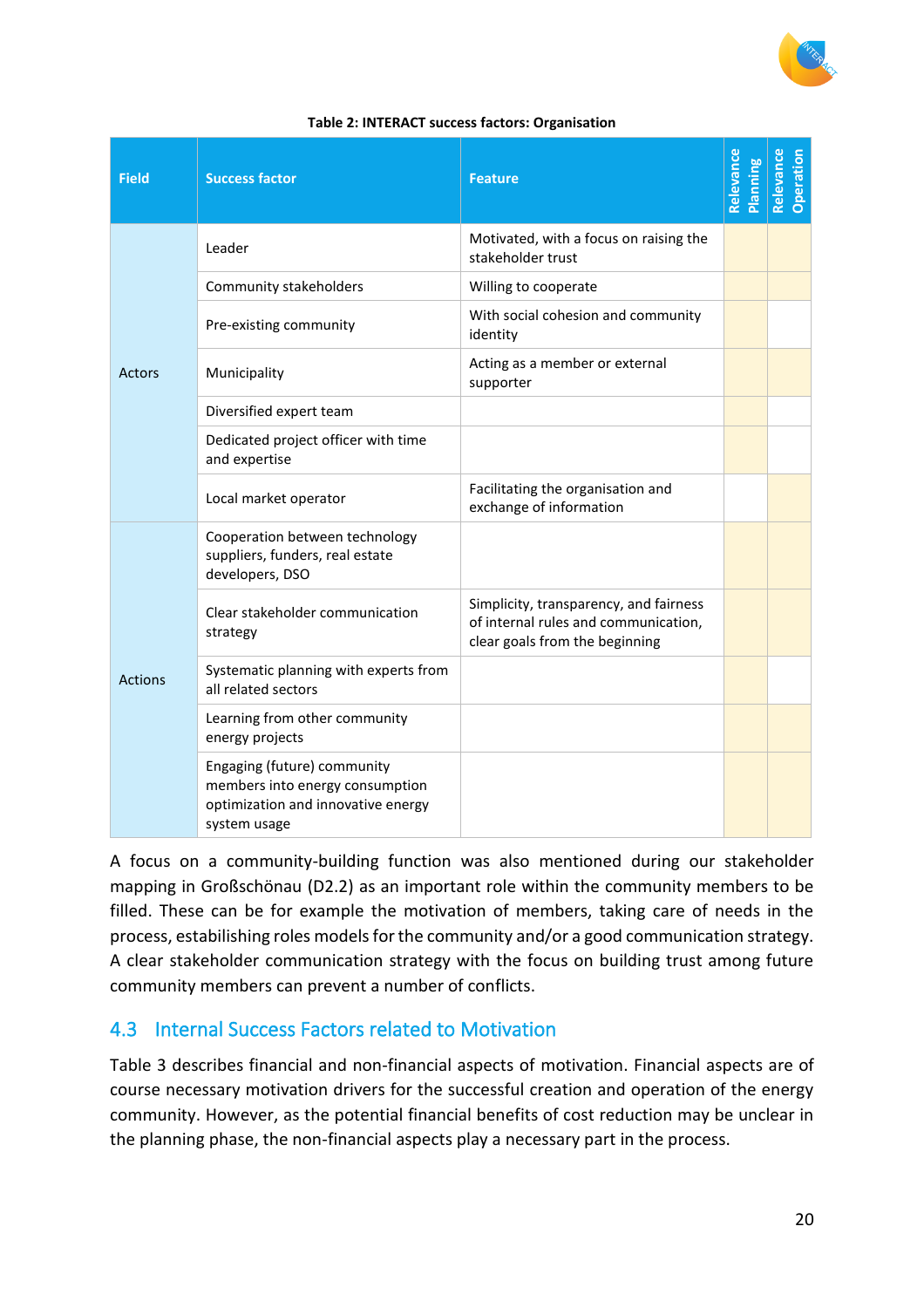

E.g., Haggett et al. (2013) in the analysis of real energy community projects in Scotland found out that projects primarily motivated by autonomy or environmental factors have a relatively higher likelihood of success than those projects where financial motivations are prioritized.

Another financial aspect of motivation can be a change of paradigm of economic success evaluation, e.g., during our PED-approaches mapping for Deliverable D2.1 there was also noted that success factors in future realization projects will be the willingness of the quarter developers to accept longer payback times for their investment and put additional effort into the planning and innovation process (e.g. in Zukunftsquartier 2.0 project in Vienna).

Among non-financial aspects of motivation there can be mentioned also "added services" for the members, with various possible examples such as bulk purchases of services, enhanced analytics of energy flows or access to information and know-how.

More into the topic of possible values that are closely related to motivational issues the energy community can have for its members will be discussed in Deliverable D.4.1.

<span id="page-20-0"></span>

| <b>Field</b>      | <b>Success factor</b>               | Relevance | ЪO<br>Plannin | Relevance<br>Operation |
|-------------------|-------------------------------------|-----------|---------------|------------------------|
| Financial         | Cost reduction (& revenue creation) |           |               |                        |
| aspects           | Acceptance of longer payback        |           |               |                        |
|                   | <b>Environmental benefits</b>       |           |               |                        |
| Non-<br>financial | Social cohesion                     |           |               |                        |
| aspects           | Added services                      |           |               |                        |
|                   | Energy independence / autonomy      |           |               |                        |

#### **Table 3: INTERACT success factors: Motivation**

### <span id="page-20-2"></span>4.4 External Success Factors related to Sociocultural environment

**Table 4: INTERACT success factors: Sociocultural environment**

<span id="page-20-1"></span>

| <b>Field</b>       | <b>Success factor</b>                                                                                    | Relevance<br><b>Planning</b> | Relevanc<br>Operation |
|--------------------|----------------------------------------------------------------------------------------------------------|------------------------------|-----------------------|
| <b>Authorities</b> | Local council support (formal & informal) and knowledge                                                  |                              |                       |
|                    | Fit to local/regional/federal strategic targets                                                          |                              |                       |
|                    | Tradition of social enterprises / cooperatives                                                           |                              |                       |
| Society            | Environmental awareness, high public acceptance for climate action                                       |                              |                       |
|                    | Interest of real estate developers, architects and planners, relevant city<br>administration departments |                              |                       |
| Industry           | Network support/knowledge sharing among energy communities                                               |                              |                       |

Apart from internal factors that are related to specific energy communities we also want to address the success factors that form the appropriate environment for the creation and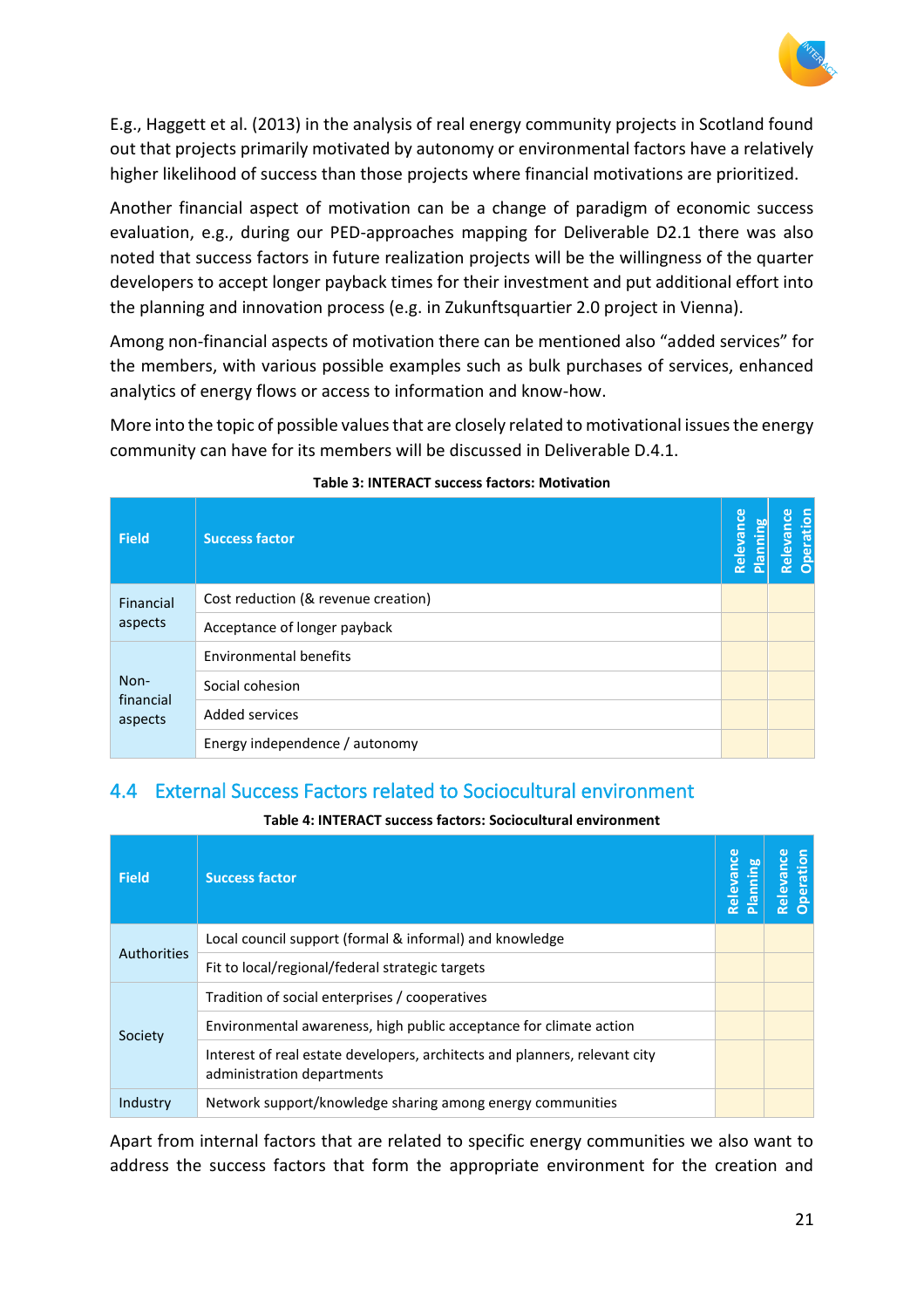

proper operation of energy communities [\(Table 4\)](#page-20-1). These external factors are not influenceable by the potential energy community members and/or energy community project managers. They are of relevance for policymakers that want to remove the barriers of entry and support the creation of new energy market players.

From a sociocultural point of view in several interviews both with PED-approaches in Austria, Sweden and the Czech Republic as well as within the stakeholder interviews in Austria and Sweden the support of the different levels of authorities was mentioned as a very important role. Even when laws and regulations are set, authorities have a lot of leverage to support and speed up any given project which fits to their own strategies and goals for their work.

Regarding society public awareness and trendiness of environmental topics and climate action is on a rather high level. Movements like Fridays for Future and strategic plans like the European Union's Green Deal or United Nations net-zero commitments can be seen as examples. All of this helps creating a successful own community sharing similar goals.

And finally, energy communities can be seen as a small but rising industry section of itself, where having available a knowledge sharing network and support in between the industry helps with best practice and support.

### <span id="page-21-1"></span><span id="page-21-0"></span>4.5 External Success Factors related to Regulation

| Table 5: INTERACT success factors: Regulation |  |  |
|-----------------------------------------------|--|--|
|-----------------------------------------------|--|--|

| <b>Field</b>            | <b>Success factor</b>                                | rance<br>ling<br><b>Pley</b><br>i el | $\frac{1}{\alpha}$ |
|-------------------------|------------------------------------------------------|--------------------------------------|--------------------|
| Regulatory<br>framework | Regulatory framework for energy communities in place |                                      |                    |
|                         | Access to energy and flexibility market              |                                      |                    |

The regulatory framework is a necessary success factor, as well as a prerequisite [\(Table 5\)](#page-21-0). Among the analyzed countries only Austria has fully implemented the energy community regulation (completed in summer 2021) at the time of writing this document. In the Czech Republic and Sweden, there are currently legislative proposals existing, but the suitable regulatory framework is not given yet.

In WP5 there we will focus on the agenda of the regulatory framework in more detail, showing differences between the countries as well as critical points in regards to the technical necessities of an energy community working in harmony with the grid.

## <span id="page-21-2"></span>4.6 External Success Factors related to Funding

Availability of public and private funding is important mainly in the planning and development phase. During operations, a prerequisite of a successful INTERACT EC is its viability, meaning that it will sustain itself (**Chyba! Chybný odkaz na záložku.**).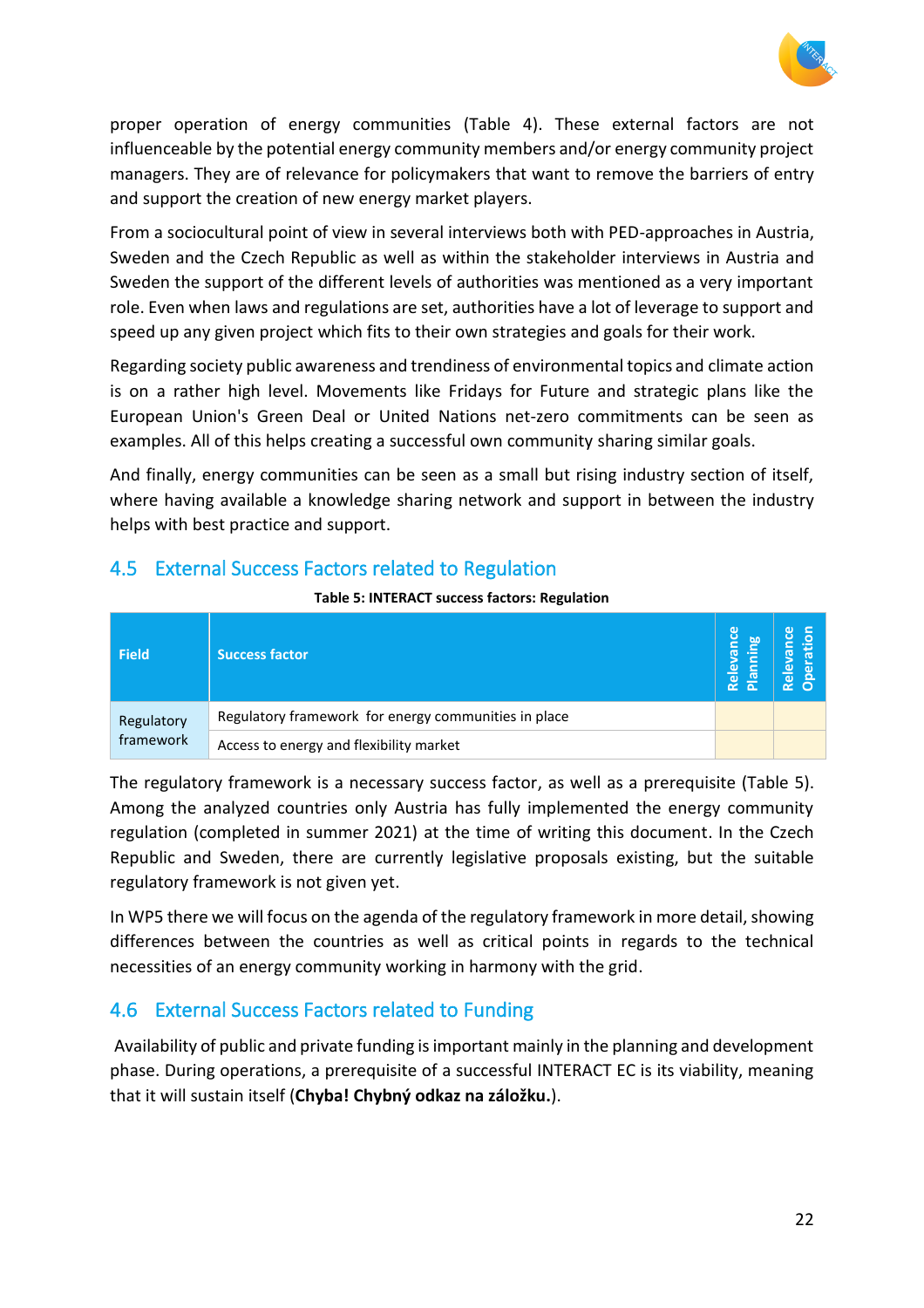

#### **Table 6: INTERACT success factors: Funding**

<span id="page-22-0"></span>

| Field   | <b>Success factor</b><br><b>Feature</b> | Relevance<br>ஜ<br>$\mathbf{S}$<br>$\overline{\mathbf{c}}$ | o.<br>ಗ<br><u>ة</u><br>$\omega$<br>ō.<br>C |
|---------|-----------------------------------------|-----------------------------------------------------------|--------------------------------------------|
| Public  | Availability of public funding          |                                                           |                                            |
| Private | Accessible private investors funding    |                                                           |                                            |

In line with the establishment of the regulatory framework, also public funding activities specifically dedicated to the support of stating the first energy communities have been created in Austria and are likely to be created also in Sweden and the Czech Republic.

International funding programs for research and knowhow creation in this area are available already for some time. In many cases, such public funding enabled the creation of a position of a dedicated project officer that can push the project development forward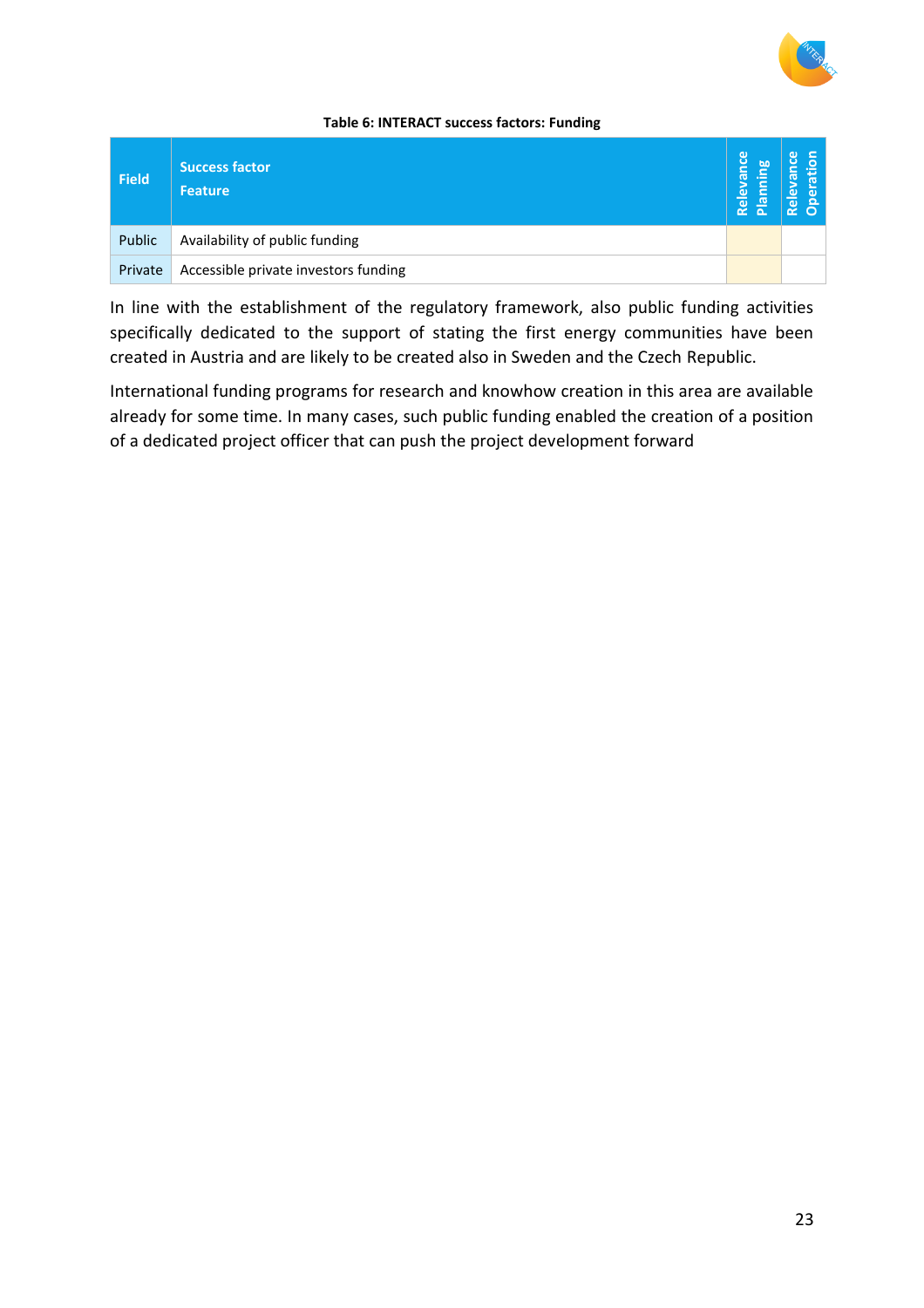

# <span id="page-23-1"></span>5 Requirements for INTERACT Energy Communities

In Chapter 4 we described in a structured way key success factors that can influence the process of planning & development and the operation of INTERACT Energy Communities. We take this analysis of success factors as a starting point for pointing out some requirements for INTERACT Energy Communities.

Below we summarize the main preliminary remarks to each of the defined categories of key success factors. Internal requirements are addressing project developers and potential members of INTERACT Energy Communities [\(Table 7\)](#page-23-0) whereas external requirements address policy makers and facilitators of INTERACT Energy Communities [\(Table 8\)](#page-24-0).

It should be noted, that this preliminary version on requirements will be further elaborated during the coming months in deliverables in WP3 (requirements for technology issues), WP4 and WP5 (requirements for organizational issues) and will be finally part of the main deliverable in WP6 (D.6.1 - Roadmap for the implementation of the designed INTERACT Energy Community in general and for the specific local perspectives).

<span id="page-23-0"></span>

| <b>Category of</b><br><b>Success</b><br>factor | Addressing INTERACT EC project developers / potential members                                                                                                                                                                                                                                                                                                                       |  |
|------------------------------------------------|-------------------------------------------------------------------------------------------------------------------------------------------------------------------------------------------------------------------------------------------------------------------------------------------------------------------------------------------------------------------------------------|--|
| Technology                                     | For the implementation of INTERACT Energy Communities, there are some technical<br>prerequisites that have to be fulfilled, such as :<br>Modernized customer plants.<br>Modernized distribution grid.<br>Standardized ICT communication tools among community members. These can contribute to<br>cost efficiency in implementation of the solution.                                |  |
| Organisation                                   | There are four types of members such as producers, consumers, prosumers, and members<br>with storage facilities. The prerequisite for establishing the energy community is to have at<br>least two members of different types sharing electricity locally. However, the minimum<br>viable size is not easy to define.<br>The key for successful project development is to focus on: |  |
|                                                | Transparency of rules and trust-building of (future) community members.<br>٠<br>Communication and cooperation with various (external) stakeholders (e.g. local<br>٠<br>distribution companies, municipality, real estate developer, technology providers, other<br>energy communities).                                                                                             |  |
| Motivation                                     | The prerequisite for establishing an energy community is to have motivated future<br>community members.<br>The requirement is reaching social cohesion, environmental and economic benefits, and<br>increase of energy independence.                                                                                                                                                |  |

**Table 7: Preliminary internal requirements for INTERACT Energy Communities**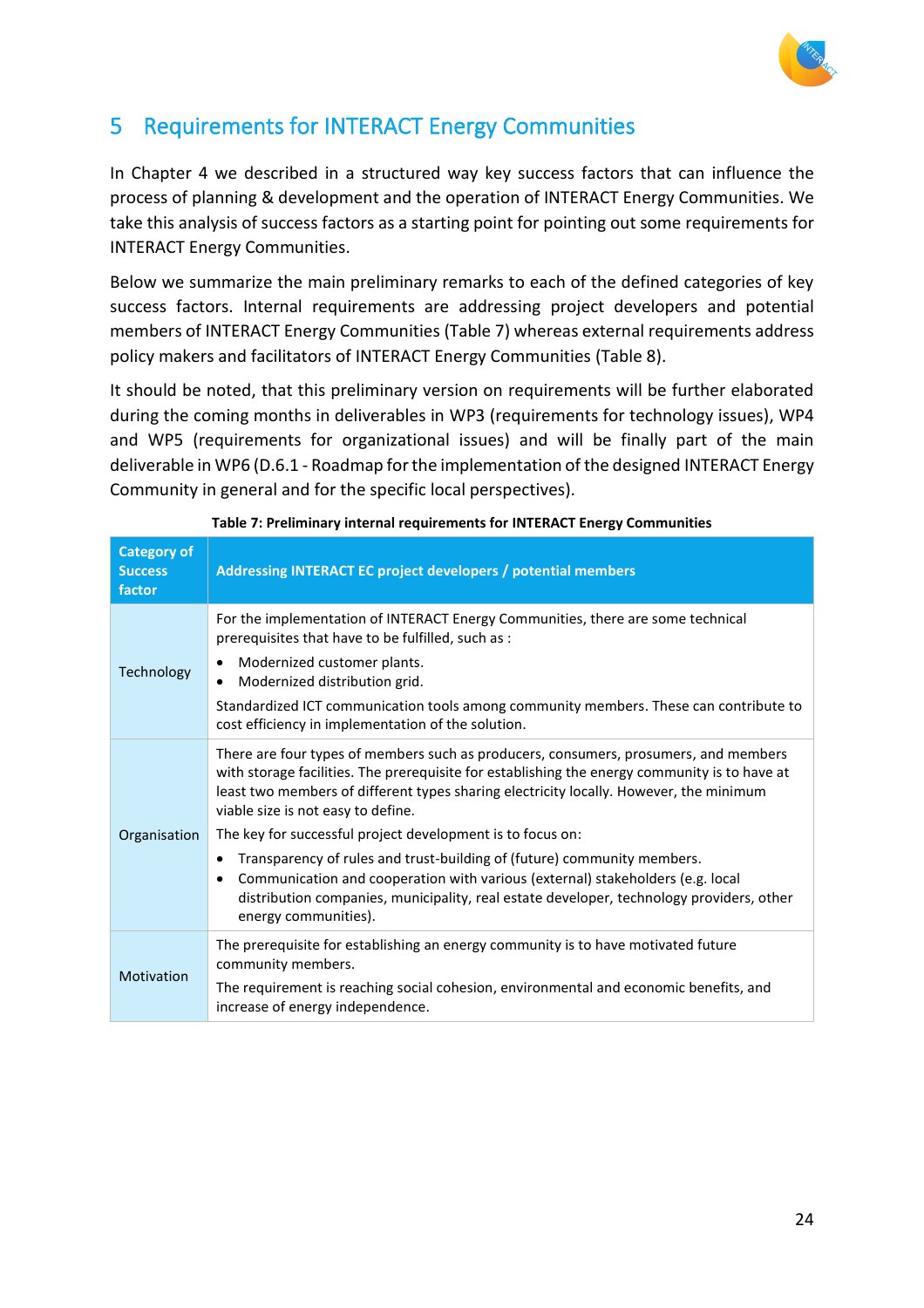

<span id="page-24-0"></span>

| <b>Category of</b><br><b>Success</b><br>factor | Addressing policy makers and facilitators of INTERACT EC's                                                                                                                                                                                                                                                                           |  |
|------------------------------------------------|--------------------------------------------------------------------------------------------------------------------------------------------------------------------------------------------------------------------------------------------------------------------------------------------------------------------------------------|--|
| Sociocultural<br>environment                   | The possible benefits of energy communities have to be discussed on both national and local<br>level with relevant stakeholders such as distribution companies, real estate developers,<br>architects and urban planners and city development departments.                                                                           |  |
| Regulation                                     | The prerequisite for establishing an energy community is to have a supportive regulatory<br>framework that defines the rights and obligations of all relevant stakeholders.<br>The requirement is having established institutions to implement the regulation and provide a<br>supportive function for potential energy communities. |  |
| <b>Funding</b>                                 | In the initial phase of energy community market development existence of public funding is<br>crucial for the preparatory analysis of pilot energy communities and for establishing scalable<br>solutions (both technical and organizational) that can be replicated.                                                                |  |

#### **Table 8: Preliminary external requirements for INTERACT Energy Communities**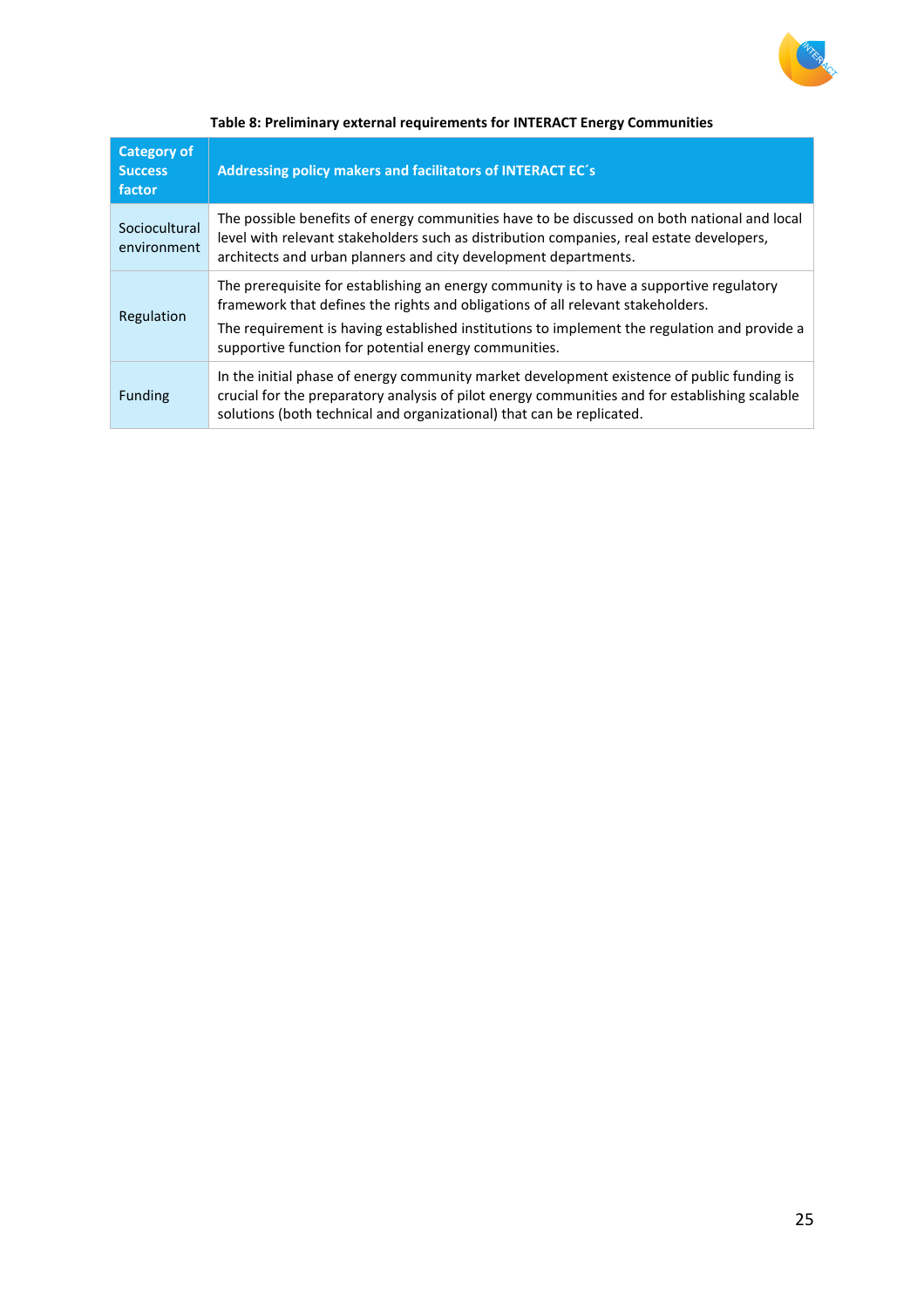

# <span id="page-25-0"></span>6 Conclusions

The objective of this deliverable was to present a structured view of key factors that can contribute to the successful establishment and further viable existence of an INTERACT Energy Community.

The identification of a comprehensive definition of "success" in application to INTERACT Energy Community was conducted in an iterative process applying methods like literature review, experts' consultation, interviews throughout various WP2 activities resulting in extraction and structured view on success and its contributing factors.

We have suggested a division into six wider categories that represent a combination of social, economic, technical, and governance factors.

- For Internal factors: I. Technology, II. Organization, III. Motivation.
- For External factors: IV. Sociocultural environment, V. Regulation and VI. Funding

We describe their importance for individual projects (as Internal factors) and for projects in a specific geographical area (as External factors) both during the start-up process of the INTERACT Energy Community as well as during the operation of an INTERACT Energy Community.

Each category is then divided into various fields with specific success factorsthat can influence the process of planning and/or operation of INTERACT Energy Community.

Applying the established structure of key success factors and requirements to a specific project, e.g to the two demo sites of the INTERACT project indicates their potential in reaching success within their planned implementation and operation of the energy community: The more factors being fulfilled / existent already, the more likely a successful implementation and operation will be. Moreover, it gives an indication of factors and requirements that need further attention during the planning and implementation stage.

We have suggested preliminary requirements for INTERACT Energy Communities that will be further elaborated during the coming months in deliverables in WP4 and WP5 and will be finally part of the main deliverable in WP6 (D.6.1 - Roadmap for the implementation of the designed INTERACT Energy Community in general and for the specific local perspectives).

Thanks to the fact, that energy communities are emerging in greater numbers due to the changes in European law nationalized by the countries at the moment, more detailed analysis on key success factors and requirements to its functioning can be performed soon with more real-life data to draw from. The same goes for INTERACT Energy Communities, where we hope that the benefits coming from the holistic system architecture will lead to several pioneering communities based on its principles and therefore provide the needed data to further deepen the research and results of this deliverable.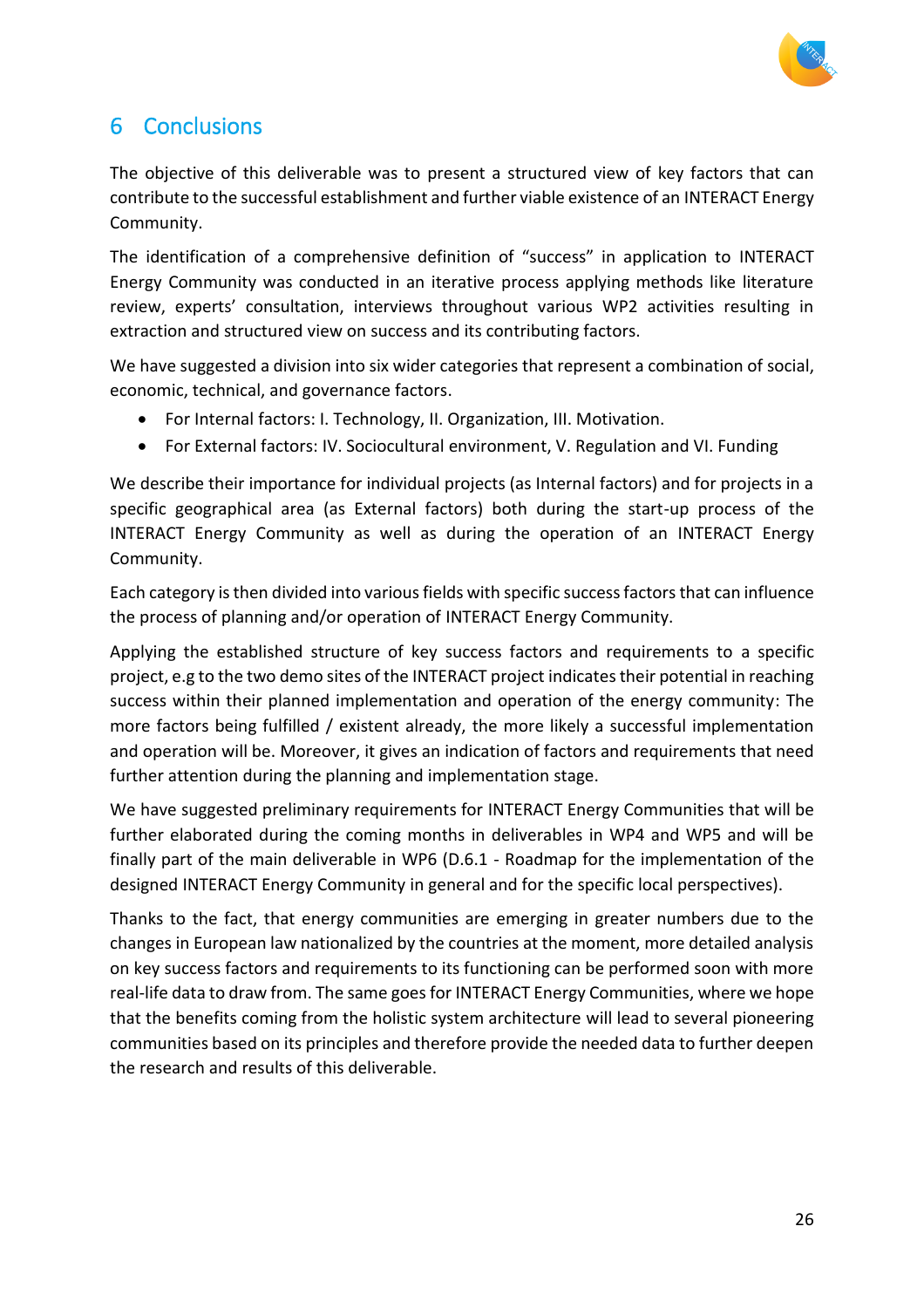

# <span id="page-26-0"></span>7 Literature

Bannerman, Paul. (2008). Defining Project Success: A Multi-Level Framework. Paper presented at PMI® Research Conference: Defining the Future of Project Management, Warsaw, Poland. Newtown Square, PA: Project Management Institute.

Bossi, S., Gollner, C., & Theierling, S. (2020). Towards 100 Positive Energy Districts in Europe: Preliminary Data Analysis of 61 European Cases. Energies, 13(22), 6083. doi:10.3390/en13226083

Cambridge Dictionary; definition and meaning of "success", last seen on 25.10.2021, online available at: https://dictionary.cambridge.org/dictionary/english/success

Directive (EU) 2018/2001 of the European Parliament and of the Council of 11 December 2018 on the promotion of the use of energy from renewable sources, https://eurlex.europa.eu/legal-

content/EN/TXT/?uri=uriserv:OJ.L\_.2018.328.01.0082.01.ENG&toc=OJ:L:2018:328:TOC.

Haggett, C., Creamer, E., Harnmeijer, J., Parsons, M., & Bomberg, E. (2013). Community Energy in Scotland: the Social Factors for Success. Edinburgh Centre for Carbon Innovation. https://www.climatexchange.org.uk/media/1585/cxc\_report\_ success factors for community energy.pdf

Fortune, J., White, D. (2006) Framing of project critical success factors by a systems model, International Journal of Project Management, Volume 24, Issue 1, (2006), Pages 53-65, ISSN 0263-7863, https://doi.org/10.1016/j.ijproman.2005.07.004.

Frefer AA, Mahmoud M, Haleema H, Almamlook R (2018) OverviewSuccess Criteria and Critical Success Factors in Project Management. Ind Eng Manage 7: 244. doi:10.4172/2169- 0316.1000244

Ilo A., Prata R., Strbac G., Giannelos S. et al (2019), White Paper "Holistic architectures for power systems.", published at ETIP SNET, 8 March 2019, 1-54, online available at: https://www.etip-snet.eu/white-paper-holistic-architectures-future-power-systems/

Kojonsaari, A-R; Palm, J; Distributed Energy Systems and Energy Communities under negotiation. Technology and Economics of Smart Grids and Sustainable Energy (2021) ,https://doi.org/10.1007/s40866-021-00116-9

Luangchosiri, N.; Ogawa, T.; Okumura, H.; Ishihara, K.N. Success Factors for the Implementation of Community Renewable Energy in Thailand. Energies 2021, 14, 4203. https://doi.org/10.3390/en14144203

Macabebe, E.Q.B.; Guerrero, R.C.; Domdom, A.C.; Garcia, A.S.; Porio, E.E.; Dumlao, S.M.G.; Perez, T.R.(2016): A review of communitybased solar home system projects in the Philippines

Madriz-Vargas, R.; Bruce, A.; Watt, M. A Review of Factors Influencing the Success of Community Renewable Energy Minigrids in developing countries. In Proceedings of the Asia Pacific Solar Research Conference 2015; Egan, R., Passey, R., Eds.; Australian PV Institute: Redfern, Australia, (2015); pp. 1–11. Available online: http://apvi.org.au/solar-research-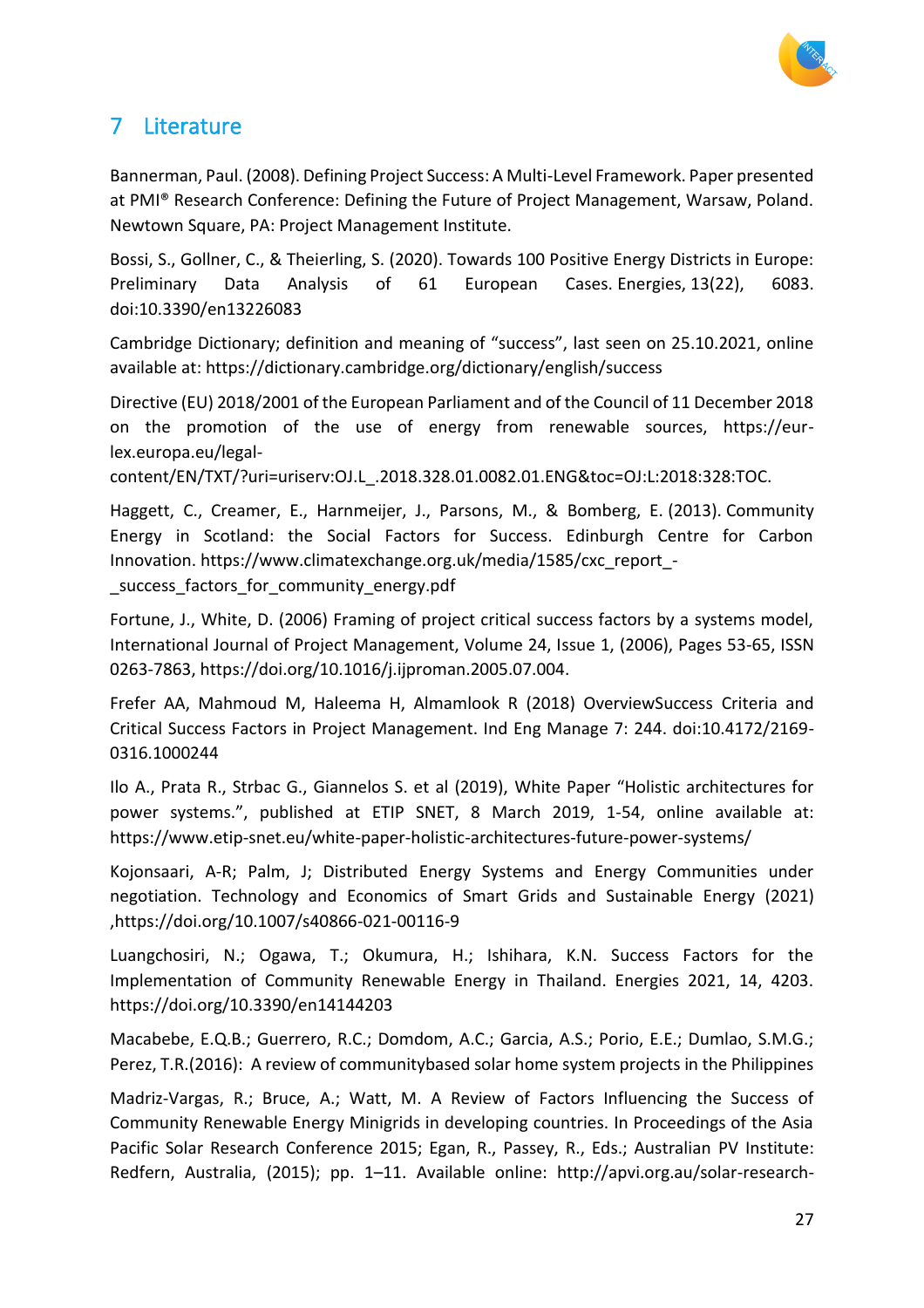

conference/wp-content/uploads/2015/12/R-Madriz-Vargos\_Peer-Reviewed\_FINAL.pdf (accessed on 1 December 2021).

Miriam Webster Dictionary; definition and meaning of "success", last seen on 25.10.2021, online available at: https://www.merriam-webster.com/dictionary/success

Ruggiero, S., Isakovic, A., Busch, H., Auvinen, K., & Faller, F. (2019). Co2mmunity Working Paper 2.3 - Developing a Joint Perspective on Community Energy: Best Practices and Challenges in the Baltic Sea Region.

Seyfang, G., Park, J. J. and Smith, A., (2013), A thousand flowers blooming? An examination of community energy in the UK, Energy Policy, 61, issue C, p. 977-989, [https://EconPapers.repec.org/RePEc:eee:enepol:v:61:y:2013:i:c:p:977-98](https://econpapers.repec.org/RePEc:eee:enepol:v:61:y:2013:i:c:p:977-98)

Zhang, X., Penaka, S. R., Giriraj, S., Sánchez, M.N., Civiero, P., Vandevyvere, H., 2021. Characterizing Positive Energy District (PED) through a Preliminary Review of 60 Existing Projects in Europe. Buildings 11, Nr. 8 (August 2021): 318. https://doi.org/10.3390/buildings11080318